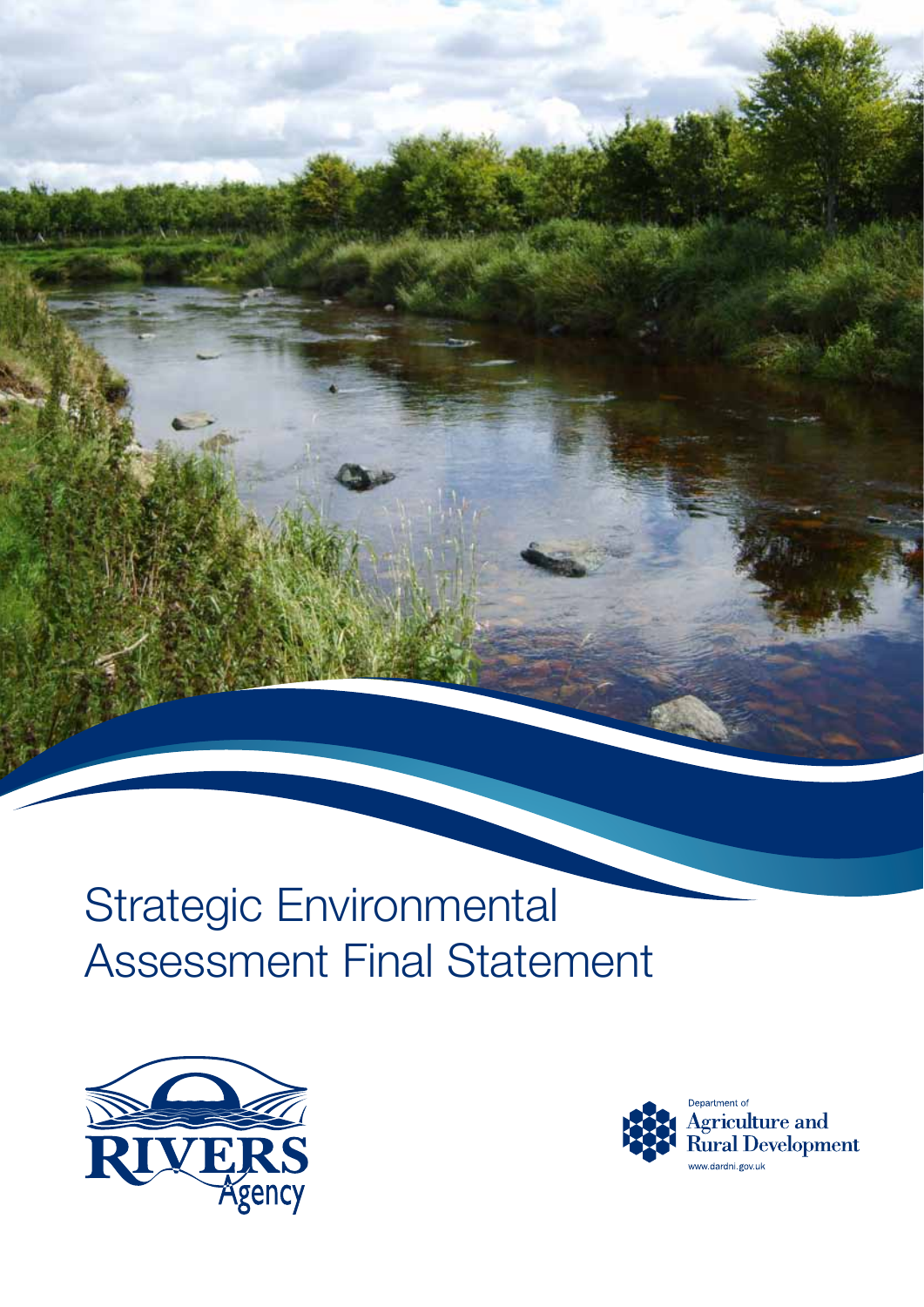You can get a copy of this document in other formats, such as:

- Large print
- Braille
- Audio CD
- Computer disk
- Other languages

To get a copy of this document in another format contact Rivers Agency at:

Tel: (028) 90253355

Fax: (028) 90253455

Email: Rivers.Registry@dardni.gov.uk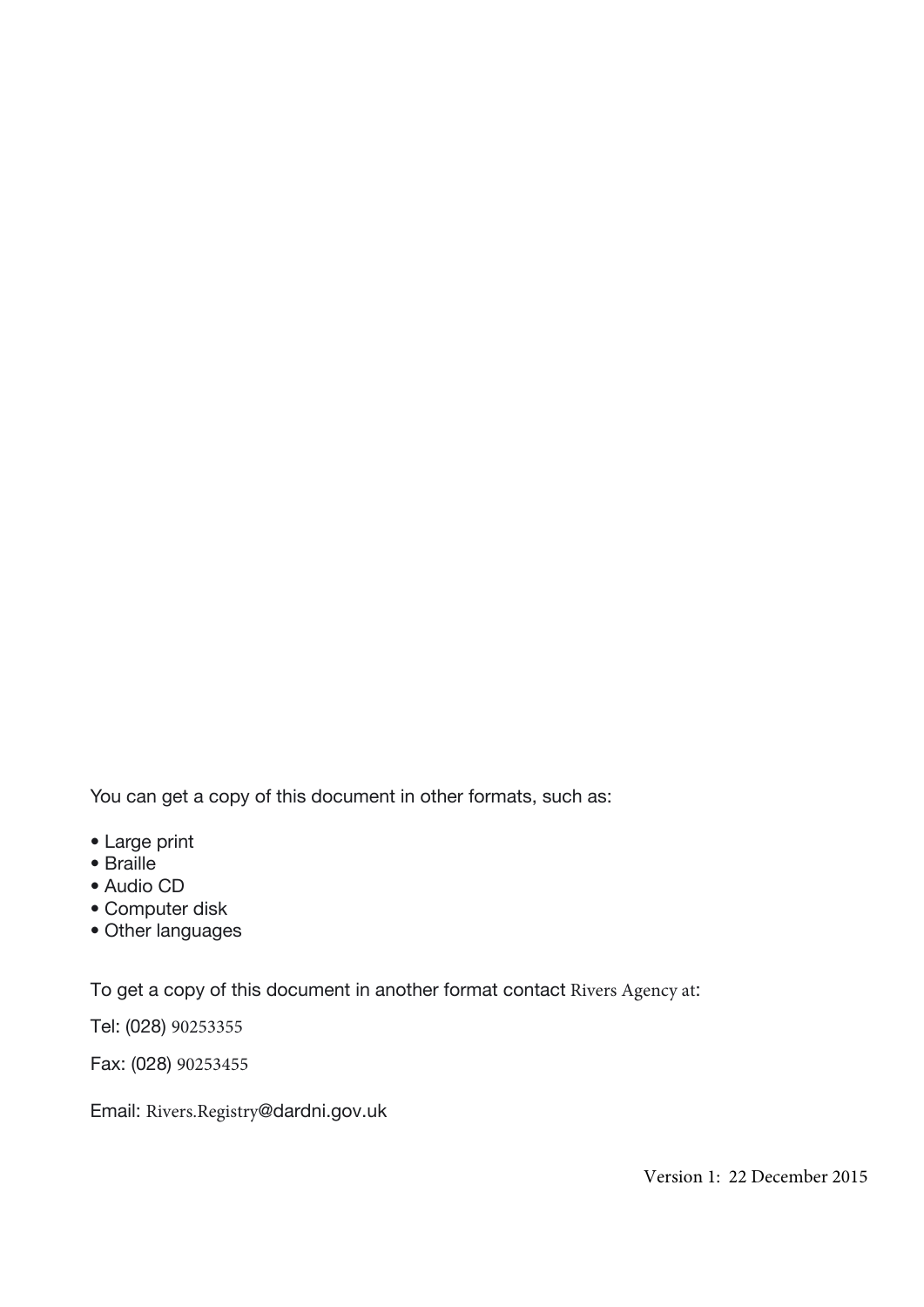# **TABLE OF CONTENTS**

|     |                                                                                                                                                                                                                                                                                                  | <b>Page No</b> |
|-----|--------------------------------------------------------------------------------------------------------------------------------------------------------------------------------------------------------------------------------------------------------------------------------------------------|----------------|
| 1.  | <b>Introduction</b>                                                                                                                                                                                                                                                                              | 1              |
| 2.  | <b>Structure of the Plans</b>                                                                                                                                                                                                                                                                    | $\overline{2}$ |
| 3.  | <b>Summary of the SEA Process</b><br><b>SEA of the Plans</b><br>3.1<br>3.2<br><b>Scoping and Statutory Consultation</b><br>3.3<br><b>Environmental Report</b><br>3.4<br>Habitats Regulations Assessment (Article 6)<br><b>SEA Statement</b><br>3.5                                               | 3              |
| 4.  | <b>Consultation</b><br>Introduction<br>4.1<br>4.2<br><b>Scoping Stage Consultation</b><br>4.3<br>Draft Plan, Environmental Report and HRA Consultation                                                                                                                                           | 6              |
| 5.  | <b>Key Issues Raised in the Submissions</b><br>5.1<br><b>Catchment Level Issues</b><br>5.2<br><b>The Wider Environment</b><br>5.3<br><b>Develop Environmental Opportunities</b><br>5.4<br><b>Channel Maintenance Standards</b><br>5.5<br><b>Partnership Working and Multi-directive Benefits</b> | 9              |
| 6.  | <b>SEA and the Plans</b><br>Inclusion of Environmental Considerations in the Plans<br>6.1<br>6.2<br><b>Overall Summary of the SEA</b>                                                                                                                                                            | 13             |
| 7.  | <b>Mitigation</b><br><b>Introduction</b><br>7.1<br>7.2<br><b>The EIA Process</b>                                                                                                                                                                                                                 | 15             |
| 8.  | <b>Monitoring</b><br>8.1<br><b>Introduction</b><br>8.2<br><b>Monitoring at Plan Level</b><br><b>Monitoring Measures for SEA Topics</b><br>8.3<br><b>Monitoring at Project Level</b><br>8.4                                                                                                       | 30             |
| 9.  | <b>Amendments to the Environmental Report</b>                                                                                                                                                                                                                                                    | 33             |
| 10. | <b>Conclusions and Next Steps</b>                                                                                                                                                                                                                                                                | 36             |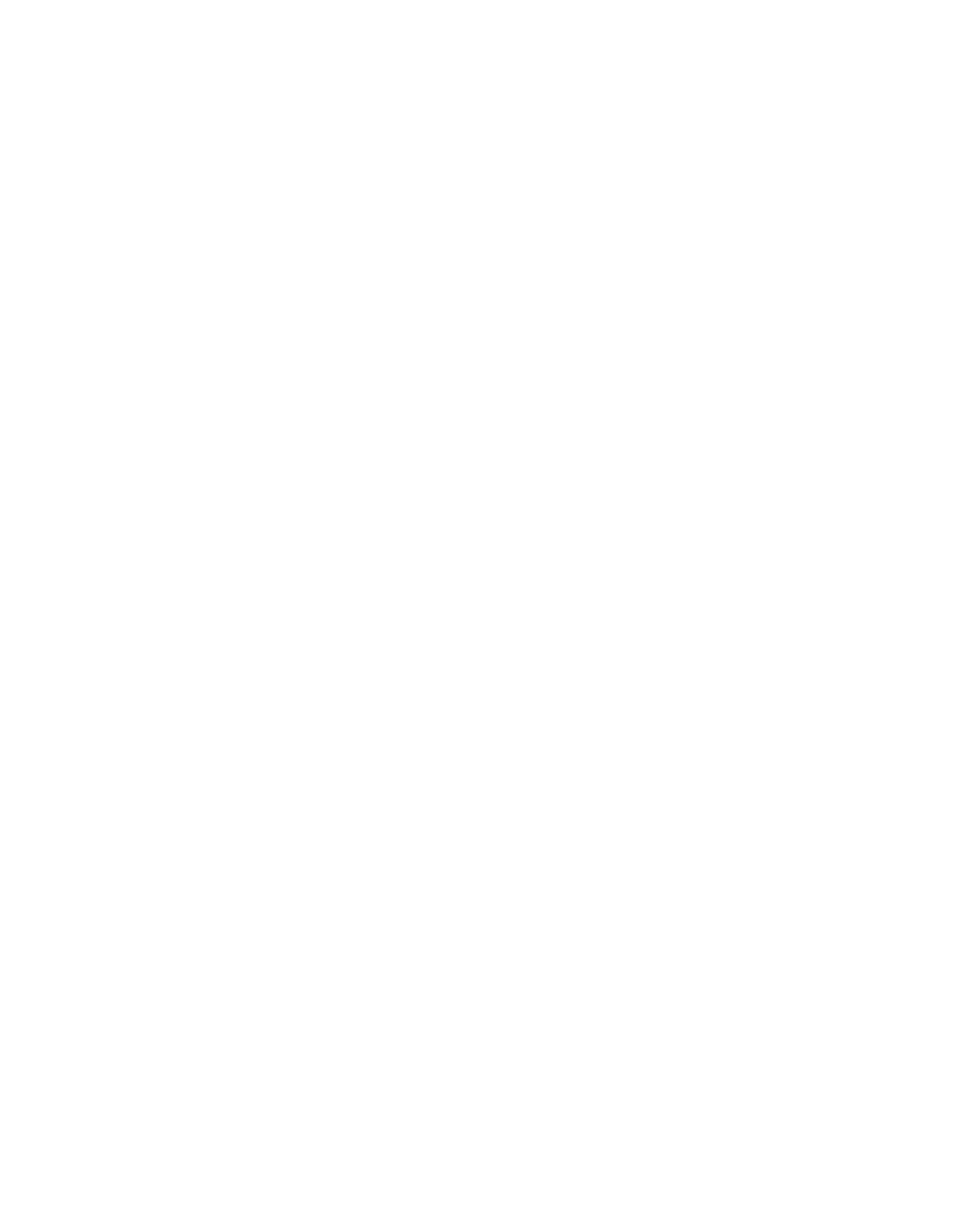# <span id="page-4-0"></span>**1. Introduction**

The Strategic Environmental Assessment Directive states, within Article 1, that its objective is *"to provide for a high level of protection of the environment and to contribute to the integration of environmental considerations into the preparation and adoption of plans and programmes with a view to promoting sustainable development."*

The assessment procedure comprises:

- The production of the SEA Scoping document, consultation with statutory consultees, and the receipt of responses
- The preparation of an Environmental Report on the likely significant effects of the draft plan or programme
- Consultation on the draft plan or programme and the accompanying Environmental Report
- The incorporation of the Environmental Report and its findings into decision making
- The provision of information (the SEA Statement) when the plan or programme is adopted, and the demonstration of how the results of the environmental assessment have been taken into account.

This Strategic Environmental Assessment Statement has been prepared as part of the Strategic Environmental Assessment (SEA) of the Flood Risk Management Plans (FRMPs) for Northern Ireland. The purpose of the Statement is to:

- Provide an overview of the SEA process
- Provide a comprehensive review of the potential areas of impact arising from the SEA
- Provide information on the decision making process
- Document how environmental consideration, consultee's views, and the outcomes of the Habitats Regulations Assessment (HRA) and the Environmental Report have been taken into account in the development of the final Flood Risk Management Plans.

This Statement has been prepared in accordance with Part IV, Section 15(4) of the Environmental Assessment of Plans and Processes Regulation (Northern Ireland) (S.R. 280/2004).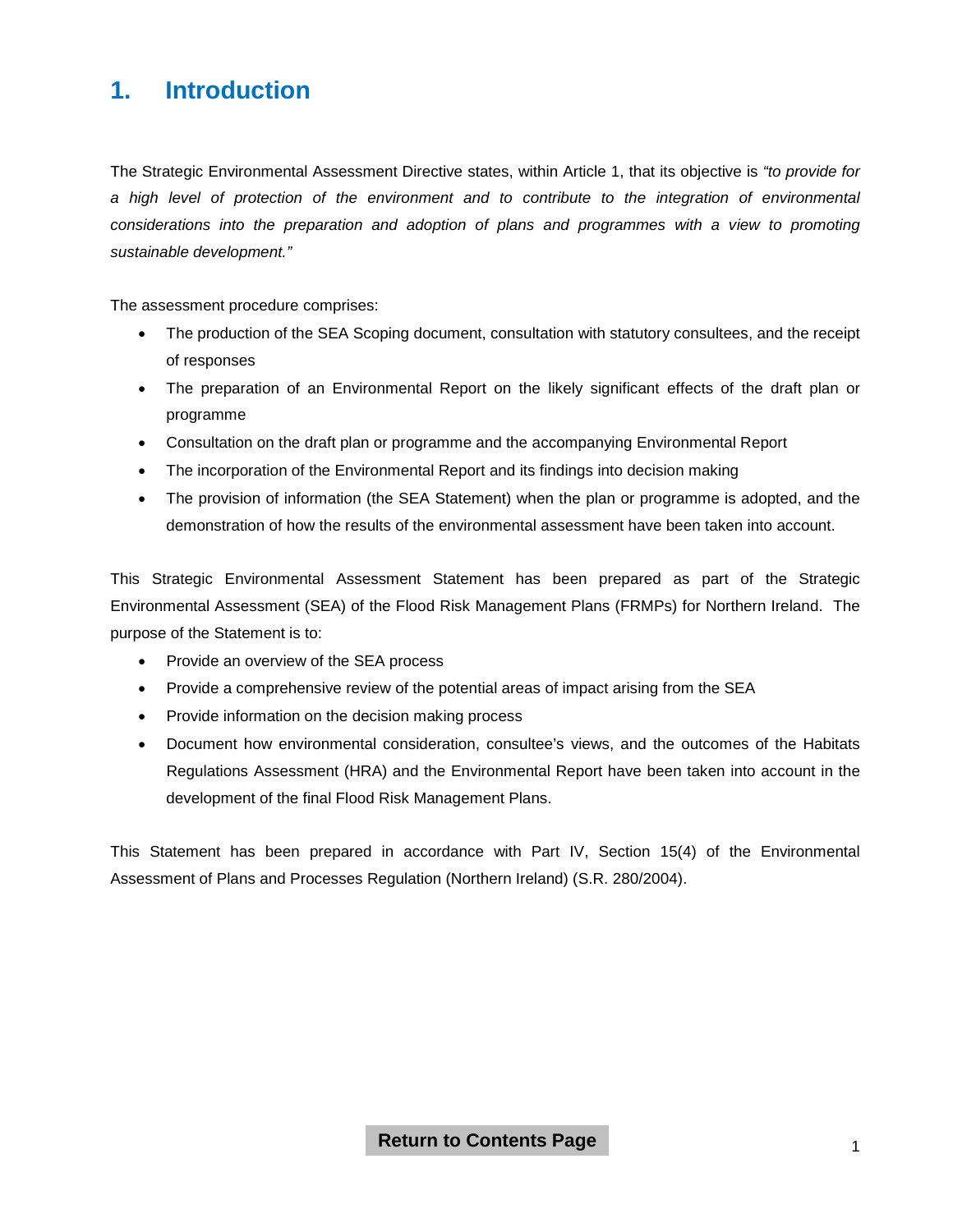# <span id="page-5-0"></span>**2. Structure of the Plans**

The FRMPs (the Plans) have been prepared for each of the three River Basin Districts (as for the Water Framework Directive). Within these Plans sit specific measures for the 20 Significant Flood Risk Areas (SFRAs) which have been identified through the Preliminary Flood Risk Assessment process. At the draft stage, one Plan was produced with three subsections for each of the River Basin Districts. Hence one Environmental Report has been produced. At the final stage, 3 separate Plans have been produced. However, to maintain consistency through the SEA process, one SEA statement has been produced. This reflects the strategic nature of the Plans, with the same measures, measure types and activities identified for each River Basin District.

The key facts about the Plans are summarised in Table 1 below:

| <b>Responsible Authority</b>                     | Department of Agriculture and Rural Development<br>(DARD), Rivers Agency                          |
|--------------------------------------------------|---------------------------------------------------------------------------------------------------|
| <b>Title</b>                                     | Flood Risk Management Plans for Northern Ireland<br>(Neagh Bann, North Eastern and North Western) |
|                                                  |                                                                                                   |
| <b>Purpose</b>                                   | Management of Flood Risk                                                                          |
| What prompted the Flood Risk Management          | The Water Environment (Floods<br>Directive)                                                       |
| <b>Plans</b>                                     | Regulations (Northern Ireland) 2009                                                               |
| <b>Period covered</b>                            | December 2015 - December 2021                                                                     |
| <b>Frequency of updates</b>                      | Every six years                                                                                   |
| Area covered                                     | Northern Ireland and in particular 20 areas of                                                    |
|                                                  | potentially significant flood risk, i.e. Belfast,                                                 |
|                                                  | Newtownards, Carrickfergus & Kilroot Power                                                        |
|                                                  | Station, Bangor, Newcastle, Newtownabbey,                                                         |
|                                                  | Downpatrick, Dundonald, Londonderry, Omagh,                                                       |
|                                                  | Strabane, Newry, Portadown, Warrenpoint,                                                          |
|                                                  | Banbridge, Lurgan, Glengormley & Mallusk,                                                         |
|                                                  | Antrim, Ballymena and Coleraine.                                                                  |
| <b>Objectives of Flood Risk Management Plans</b> | To inform the implementation of land use policies                                                 |
|                                                  | to prevent flooding.                                                                              |
|                                                  | To reduce the likelihood of flooding, where                                                       |
|                                                  | possible, taking into account economic and                                                        |
|                                                  | environmental factors.                                                                            |
|                                                  | To raise the awareness of flood risk and planning                                                 |
|                                                  | for an emergency response and recovery                                                            |
| <b>Contact</b>                                   | DARD, Rivers Agency, Strategic Planning Unit                                                      |
|                                                  | Hydebank, 4 Hospital Road, Ballydollaghan,                                                        |
|                                                  | Belfast, BT8 8JP                                                                                  |

#### **Table 1 : Key Facts about the Flood Risk Management Plans**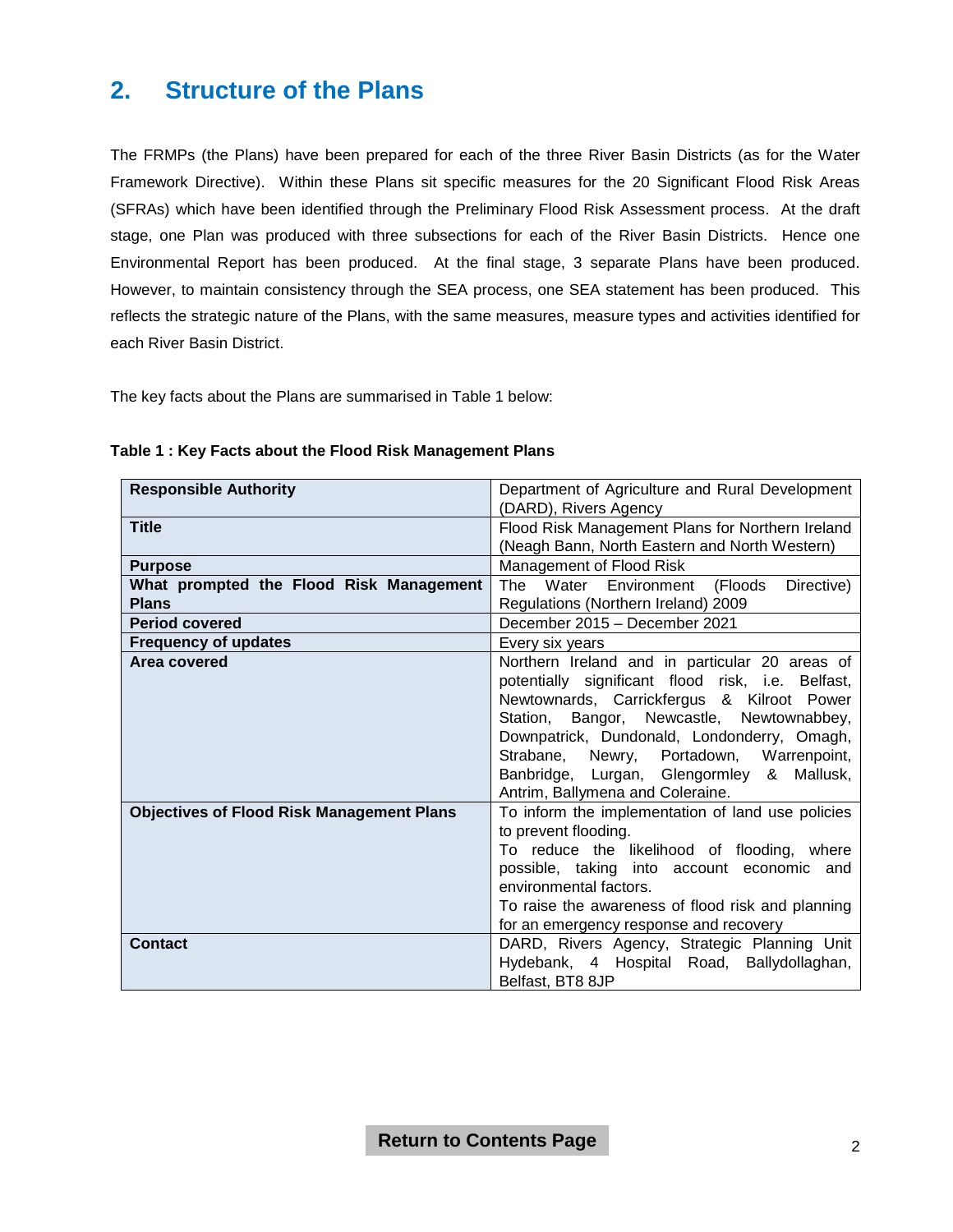# <span id="page-6-0"></span>**3 Summary of the SEA Process**

#### **3.1 SEA of the Plans**

The SEA of the Plans was carried out in order to satisfy the requirements of the SEA Directive and to ensure that any likely significant effects of the Plans on the environment were addressed as far as possible. It had been determined that the SEA was required for the Plans because:

- The Plans were prepared for water management related development;
- The Plans contain policies and proposals which could potentially give rise to significant environmental effects; and,
- The Plans have been prepared by DARD, Rivers Agency for adoption at a national level.

#### **3.2 Scoping and Statutory Consultation**

Scoping was carried out to establish the SEA topics relevant to the draft Plan. The scoping also established the level of detail appropriate for the Environmental Report, based on the detail contained within the draft Plan itself.

The draft Plan is at a regional level, with measures addressing flood risk management through policy recommendations and generic guidance. Additionally, the draft Plan identifies potential measures and measure types, both structural and non-structural, to manage flood risk management in the 20 Significant Flood Risk Areas identified within the Preliminary Flood Risk Assessment. These include both short and long term measures types grouped under the three measure heading of **Prevention, Preparedness** and **Protection**.

This range of measures and measure types forms the alternatives within the Plans. Whilst other measure types such as natural flood risk management, through landuse management, and Sustainable Urban Drainage, are listed within the possible measure types, legislation is not yet in place to implement and manage these measure types. Additionally, other Departments are leading on these work areas, and the Department's role is one of support. As such, the Department aims to investigate and develop these measure types in partnership with other Departments and authorities, within the timeframe of the first planning cycle.

The draft SEA was sent to the statutory consultees in both Northern Ireland and the Republic of Ireland on 22 October 2014. Taking into account the responses from these consultees, the draft Environmental Report was published, and put out to public consultation along with the draft Plan, in December 2014.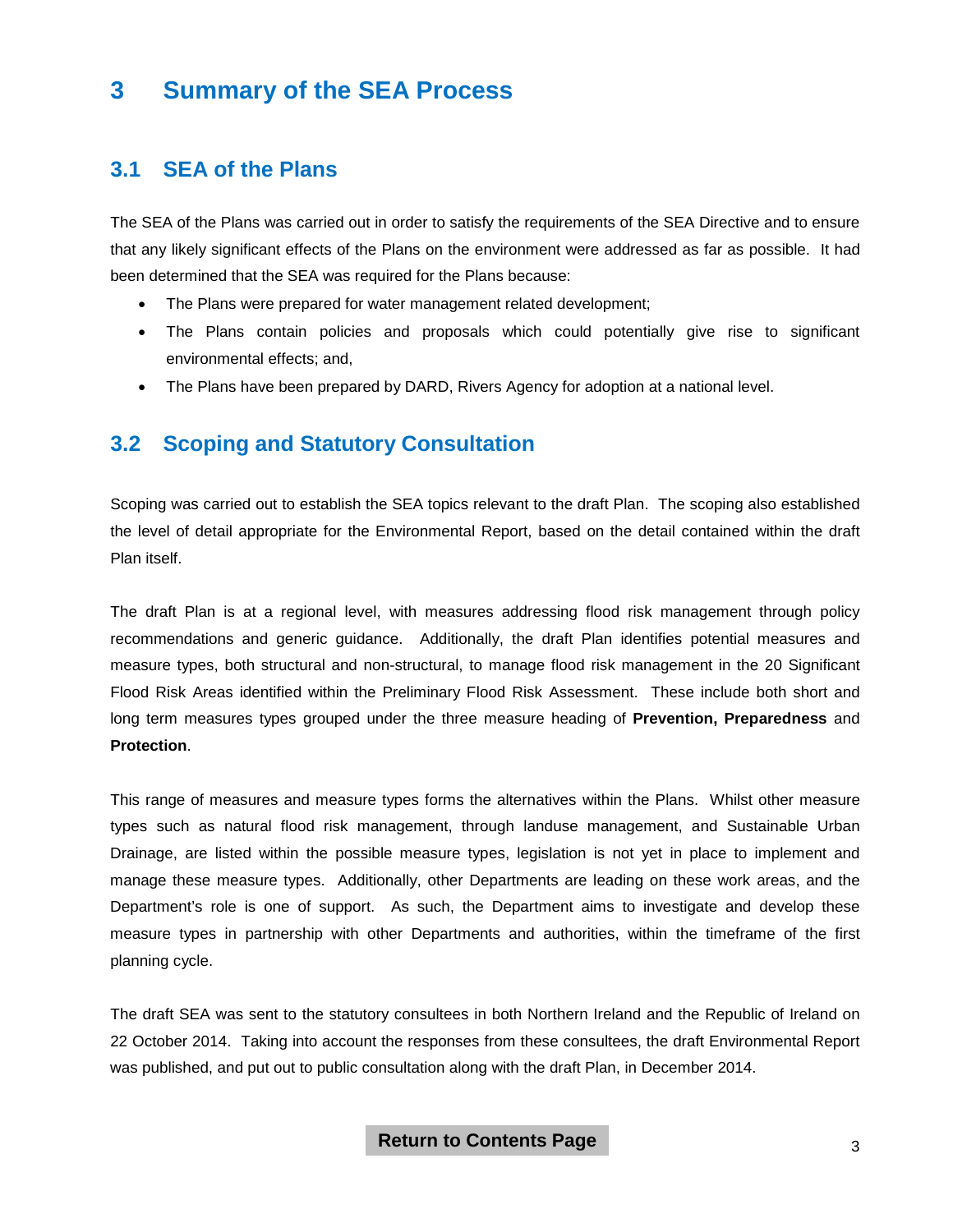# **3.3 Environmental Report**

The Environmental Report for the NI Flood Risk Management Plans included the following areas of consideration:

- Baseline data on the current state of the environment
- Key environmental issues in Northern Ireland
- Links and potential cumulative effects from the Plans, and other relevant strategies, plans and programmes
- The likely significant effects of the Plans on the environment
- Measures proposed for the prevention, minimisation and mitigation of any significant adverse effects
- Monitoring measures

### **3.4 Habitats Regulations Assessment (Article 6)**

A Habitats Regulations Article 6 assessment is required under the Habitats Directive (92/43/EEC), where a plan or project may give rise to significant effects upon a Natura 2000 site (N2K). As the Plans are deemed to have the potential to cause such effects, a Habitats Regulations Assessment was carried out, based on the 20 significant flood risk areas where measures are likely to be proposed. The assessment looked at generic measures (policy or non-structural) and potential site specific measures (more structural in character). As the Plans are strategic in nature, the assessment was also strategic in nature, identifying potential areas of impact, and mitigation measures to reduce this impact to a level which is not significant.

#### **3.5 SEA Statement**

There are five key stages in the SEA process:

- Stage A Setting the context and objectives, establishing the baseline and defining the scope;
- Stage B Developing and refining strategic alternatives and assessing effects;
- Stage C Preparing the Environmental Report;
- Stage D Consulting on the Environmental Report and;
- Stage E Monitoring implementation of the Plans.

This Statement sits at the end of Stage D of the process, and is based on the information collected during the consultation on the Environmental Report (Stage D). The Statement serves to provide information on how the findings of the assessment have been taken into account during the preparation of the Plans. It also sets out the key issues raised during the public consultation process, and identifies how these issues will be addressed within the Plans.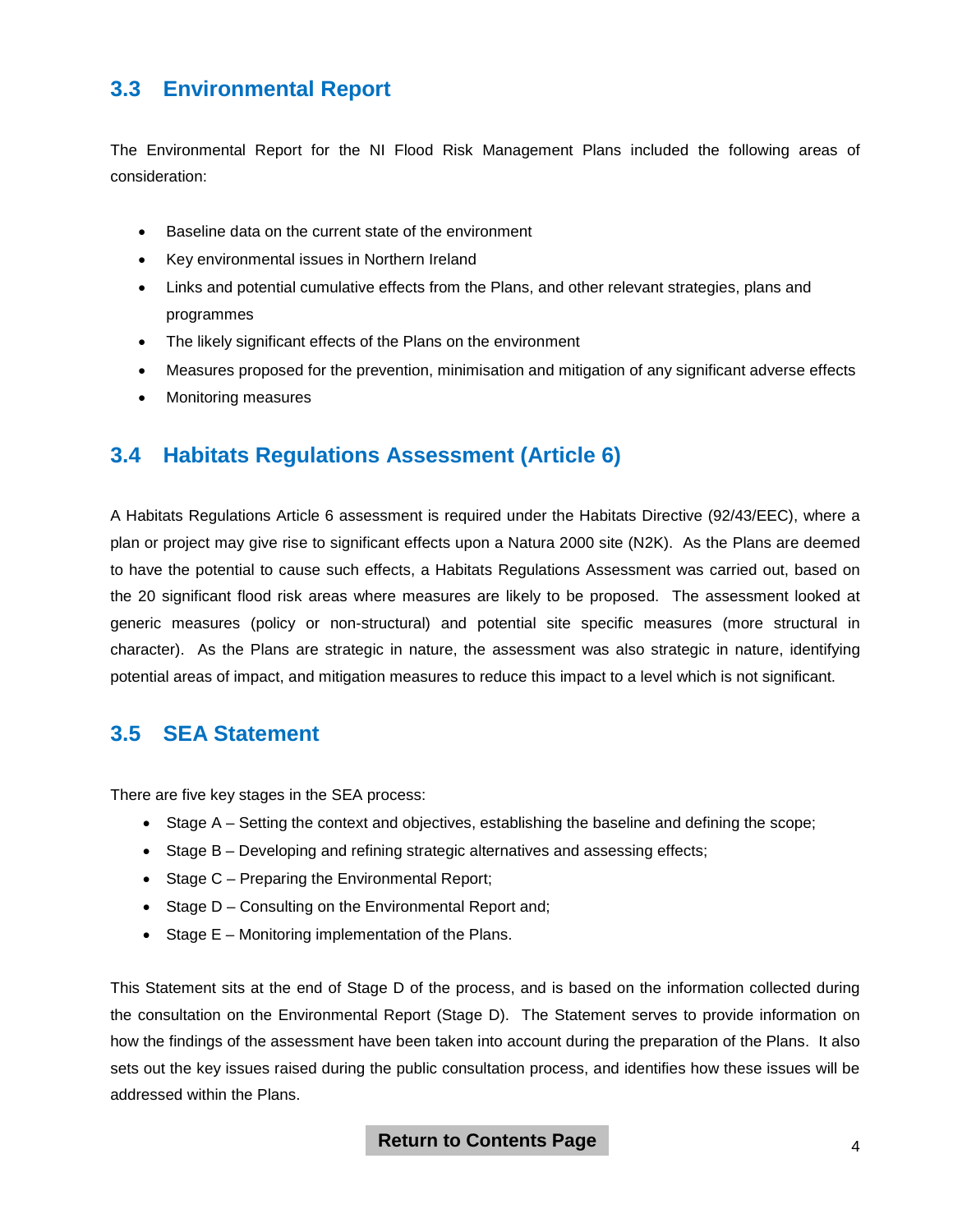The Statement also provides information on the mitigation methods and processes that will be utilised during the implementation of the Plans, and suggests measures which may be undertaken to monitor potential impacts.

Due to the strategic nature of the Plans, the mitigation and monitoring measures recommended are process based, and will involve further, more detailed and specific assessment and consultation at a project level.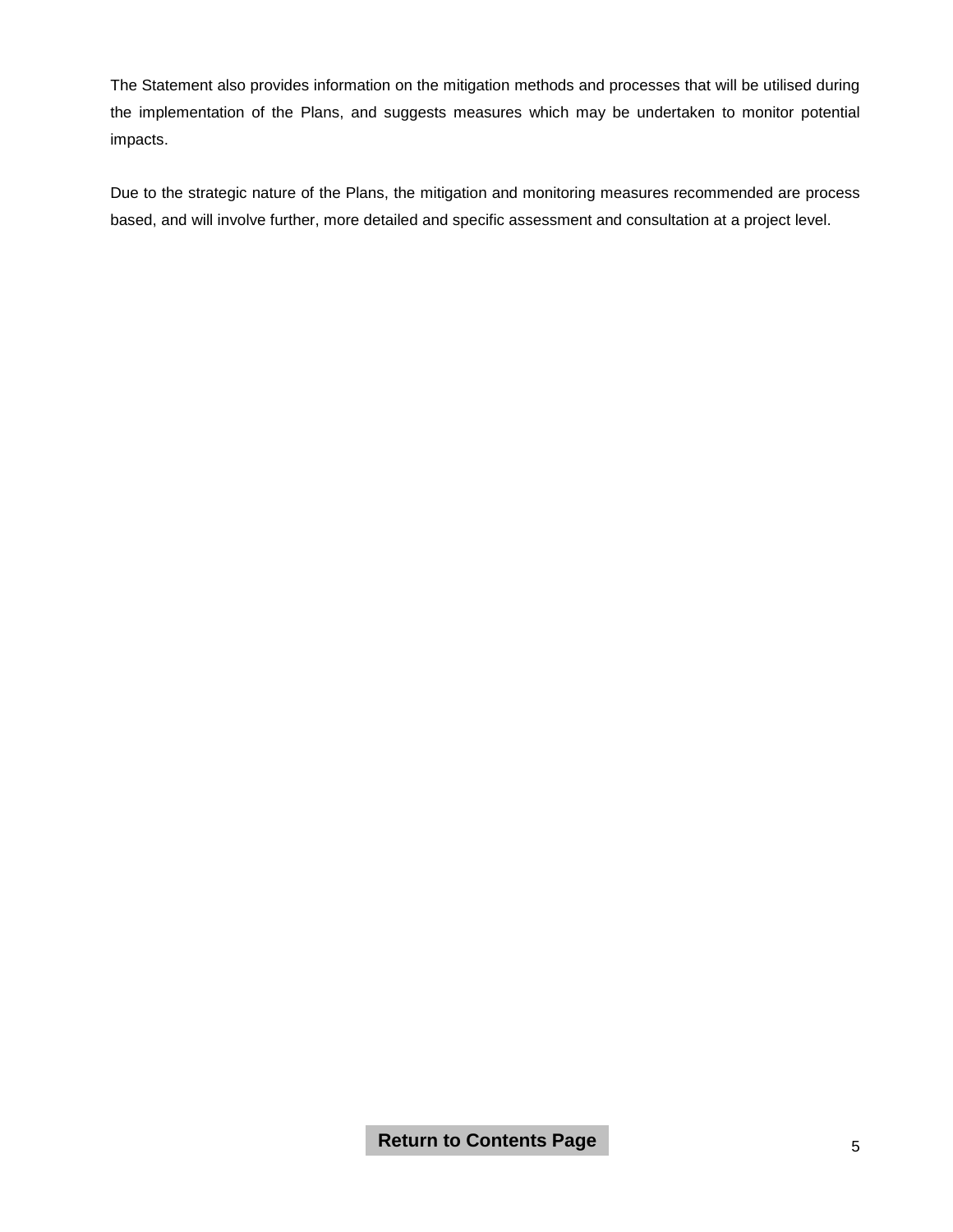# <span id="page-9-0"></span>**4. CONSULTATION**

### **4.1 Introduction**

Consultation is specified within the Environmental Assessment of Plans and Programmes Regulations (Northern Ireland) 2004 (S.R. 280/2004). At the scoping stage, this is through Northern Ireland Environment Agency (NIEA) and the Republic of Ireland consultees (ref section 4.2), with wider public consultation following for a 6 month period (Dec 2014 to June 2015). Finally, the adopted Plans, the Environmental report, HRA and the SEA Statement are required to be available publicly, at the end of the process.

### **4.2 Scoping Stage Consultation**

The Environmental Scoping Study was sent out to statutory consultees on 22 October 2014.

The statutory consultees were:

Northern Ireland: NIEA, Strategic Environmental Assessment Unit

Republic of Ireland: Office of Public Works Department Of Arts, Heritage and the Gaeltacht (Development Applications Unit) Department Of Communications, Energy and Natural Resources (Corporate Support Unit) Department Of Agriculture (Climate Change and Bio Energy Division) Department of Environment, Community and Local Govt. (Planning System and Spatial Policy Section)

The consultee comments indicated that geology and associated groundwater, and the marine environment, should be highlighted as topics for consideration under the SEA, and these were included and developed within the Environmental Report.

### **4.3 Draft Plan, Environmental Report and HRA Consultation**

Public consultation on these documents was conducted between 22 December 2014 and 22 June 2015. The consultation included 10 questions, designed to prompt salient responses. Three of these questions specifically addressed the Environmental Report and HRA.

In total, 28 substantive responses were received, of which 11 raised issues regarding the Environmental Report and/or HRA.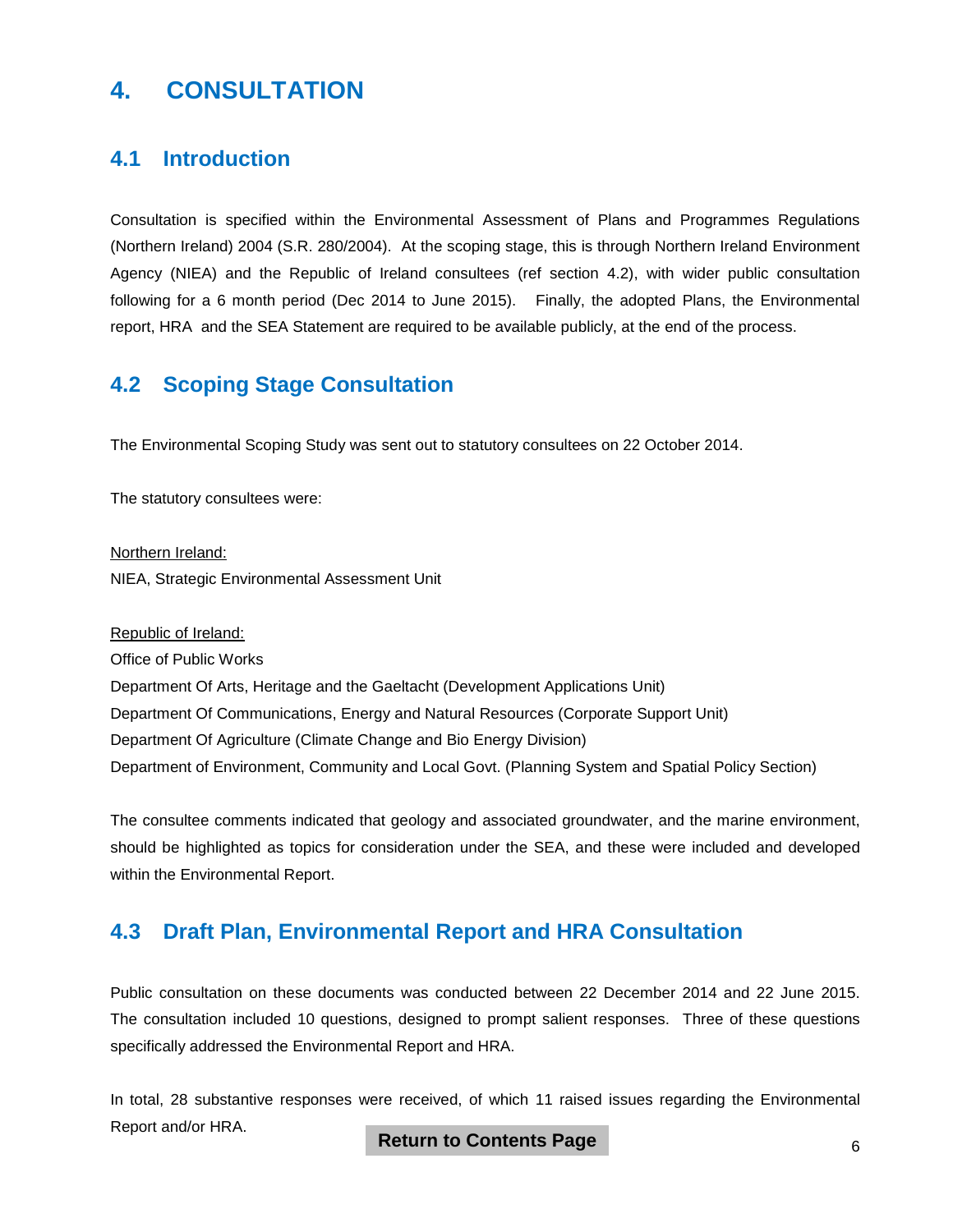These responses are summarised below in Table 2:

|           |  |  |  | Table 2: Key Issues raised by Consultees to the Environmental Report and HRA consultation |  |  |  |
|-----------|--|--|--|-------------------------------------------------------------------------------------------|--|--|--|
| questions |  |  |  |                                                                                           |  |  |  |

| Northern Ireland<br>Co-ordination with Water Framework Directive<br>Environment<br>Catchment based management and partnership working<br>Agency<br>Natural water retention measures<br>Sustainable Urban Drainage<br><b>Ulster Farmers</b><br>Potential for multi-directive benefits through partnership working<br>٠<br>Union<br><b>Natural Living</b><br>$\bullet$<br>Assets<br>especially salmonids<br>Assessment of impacts on geomorphology and salmonids<br>$\bullet$<br>Stronger input from fisheries scientific research and data<br>$\bullet$<br>Total catchment approach<br>٠<br>Freshwater<br>Working with natural processes<br>$\bullet$<br>Taskforce<br>Need for a DARD led Land Strategy<br>Value of upland habitat restoration and land-use<br>٠<br><b>Ulster Angling</b><br>Clarification of designated site criteria and missing sites<br>$\bullet$<br>Federation<br>Concerns regarding channel maintenance standards<br>Importance of undesignated sites and features<br>$\bullet$<br>Stronger input from fisheries data<br>$\bullet$<br>Disagreement with assessment of culverts<br>٠<br>Lough McCrory<br>Reiteration of Ulster Angling Federation comments<br>$\bullet$<br>Group<br>Enagh Sustainable<br>$\bullet$<br>Development<br>comments<br>Forum<br>Antrim and District<br>Angling Association<br>natural environment | Consultee | <b>Key Issues Raised</b>                                            |  |  |  |
|-------------------------------------------------------------------------------------------------------------------------------------------------------------------------------------------------------------------------------------------------------------------------------------------------------------------------------------------------------------------------------------------------------------------------------------------------------------------------------------------------------------------------------------------------------------------------------------------------------------------------------------------------------------------------------------------------------------------------------------------------------------------------------------------------------------------------------------------------------------------------------------------------------------------------------------------------------------------------------------------------------------------------------------------------------------------------------------------------------------------------------------------------------------------------------------------------------------------------------------------------------------------------------------------------------------------------------------------------|-----------|---------------------------------------------------------------------|--|--|--|
|                                                                                                                                                                                                                                                                                                                                                                                                                                                                                                                                                                                                                                                                                                                                                                                                                                                                                                                                                                                                                                                                                                                                                                                                                                                                                                                                                 |           |                                                                     |  |  |  |
|                                                                                                                                                                                                                                                                                                                                                                                                                                                                                                                                                                                                                                                                                                                                                                                                                                                                                                                                                                                                                                                                                                                                                                                                                                                                                                                                                 |           |                                                                     |  |  |  |
|                                                                                                                                                                                                                                                                                                                                                                                                                                                                                                                                                                                                                                                                                                                                                                                                                                                                                                                                                                                                                                                                                                                                                                                                                                                                                                                                                 |           |                                                                     |  |  |  |
|                                                                                                                                                                                                                                                                                                                                                                                                                                                                                                                                                                                                                                                                                                                                                                                                                                                                                                                                                                                                                                                                                                                                                                                                                                                                                                                                                 |           |                                                                     |  |  |  |
|                                                                                                                                                                                                                                                                                                                                                                                                                                                                                                                                                                                                                                                                                                                                                                                                                                                                                                                                                                                                                                                                                                                                                                                                                                                                                                                                                 |           |                                                                     |  |  |  |
|                                                                                                                                                                                                                                                                                                                                                                                                                                                                                                                                                                                                                                                                                                                                                                                                                                                                                                                                                                                                                                                                                                                                                                                                                                                                                                                                                 |           |                                                                     |  |  |  |
|                                                                                                                                                                                                                                                                                                                                                                                                                                                                                                                                                                                                                                                                                                                                                                                                                                                                                                                                                                                                                                                                                                                                                                                                                                                                                                                                                 |           | Wider impact of flood alleviation measures on environmental issues, |  |  |  |
|                                                                                                                                                                                                                                                                                                                                                                                                                                                                                                                                                                                                                                                                                                                                                                                                                                                                                                                                                                                                                                                                                                                                                                                                                                                                                                                                                 |           |                                                                     |  |  |  |
|                                                                                                                                                                                                                                                                                                                                                                                                                                                                                                                                                                                                                                                                                                                                                                                                                                                                                                                                                                                                                                                                                                                                                                                                                                                                                                                                                 |           |                                                                     |  |  |  |
|                                                                                                                                                                                                                                                                                                                                                                                                                                                                                                                                                                                                                                                                                                                                                                                                                                                                                                                                                                                                                                                                                                                                                                                                                                                                                                                                                 |           |                                                                     |  |  |  |
|                                                                                                                                                                                                                                                                                                                                                                                                                                                                                                                                                                                                                                                                                                                                                                                                                                                                                                                                                                                                                                                                                                                                                                                                                                                                                                                                                 |           |                                                                     |  |  |  |
|                                                                                                                                                                                                                                                                                                                                                                                                                                                                                                                                                                                                                                                                                                                                                                                                                                                                                                                                                                                                                                                                                                                                                                                                                                                                                                                                                 |           |                                                                     |  |  |  |
|                                                                                                                                                                                                                                                                                                                                                                                                                                                                                                                                                                                                                                                                                                                                                                                                                                                                                                                                                                                                                                                                                                                                                                                                                                                                                                                                                 |           |                                                                     |  |  |  |
|                                                                                                                                                                                                                                                                                                                                                                                                                                                                                                                                                                                                                                                                                                                                                                                                                                                                                                                                                                                                                                                                                                                                                                                                                                                                                                                                                 |           |                                                                     |  |  |  |
|                                                                                                                                                                                                                                                                                                                                                                                                                                                                                                                                                                                                                                                                                                                                                                                                                                                                                                                                                                                                                                                                                                                                                                                                                                                                                                                                                 |           |                                                                     |  |  |  |
|                                                                                                                                                                                                                                                                                                                                                                                                                                                                                                                                                                                                                                                                                                                                                                                                                                                                                                                                                                                                                                                                                                                                                                                                                                                                                                                                                 |           |                                                                     |  |  |  |
|                                                                                                                                                                                                                                                                                                                                                                                                                                                                                                                                                                                                                                                                                                                                                                                                                                                                                                                                                                                                                                                                                                                                                                                                                                                                                                                                                 |           |                                                                     |  |  |  |
|                                                                                                                                                                                                                                                                                                                                                                                                                                                                                                                                                                                                                                                                                                                                                                                                                                                                                                                                                                                                                                                                                                                                                                                                                                                                                                                                                 |           |                                                                     |  |  |  |
|                                                                                                                                                                                                                                                                                                                                                                                                                                                                                                                                                                                                                                                                                                                                                                                                                                                                                                                                                                                                                                                                                                                                                                                                                                                                                                                                                 |           |                                                                     |  |  |  |
|                                                                                                                                                                                                                                                                                                                                                                                                                                                                                                                                                                                                                                                                                                                                                                                                                                                                                                                                                                                                                                                                                                                                                                                                                                                                                                                                                 |           |                                                                     |  |  |  |
|                                                                                                                                                                                                                                                                                                                                                                                                                                                                                                                                                                                                                                                                                                                                                                                                                                                                                                                                                                                                                                                                                                                                                                                                                                                                                                                                                 |           |                                                                     |  |  |  |
|                                                                                                                                                                                                                                                                                                                                                                                                                                                                                                                                                                                                                                                                                                                                                                                                                                                                                                                                                                                                                                                                                                                                                                                                                                                                                                                                                 |           | Reiteration of Ulster Angling Federation and Freshwater Taskforce   |  |  |  |
|                                                                                                                                                                                                                                                                                                                                                                                                                                                                                                                                                                                                                                                                                                                                                                                                                                                                                                                                                                                                                                                                                                                                                                                                                                                                                                                                                 |           |                                                                     |  |  |  |
|                                                                                                                                                                                                                                                                                                                                                                                                                                                                                                                                                                                                                                                                                                                                                                                                                                                                                                                                                                                                                                                                                                                                                                                                                                                                                                                                                 |           |                                                                     |  |  |  |
|                                                                                                                                                                                                                                                                                                                                                                                                                                                                                                                                                                                                                                                                                                                                                                                                                                                                                                                                                                                                                                                                                                                                                                                                                                                                                                                                                 |           | Not enough thought to impacts on general flora, fauna and the       |  |  |  |
|                                                                                                                                                                                                                                                                                                                                                                                                                                                                                                                                                                                                                                                                                                                                                                                                                                                                                                                                                                                                                                                                                                                                                                                                                                                                                                                                                 |           |                                                                     |  |  |  |
| Need to plan for development                                                                                                                                                                                                                                                                                                                                                                                                                                                                                                                                                                                                                                                                                                                                                                                                                                                                                                                                                                                                                                                                                                                                                                                                                                                                                                                    |           |                                                                     |  |  |  |
| Problems of sewage release during flooding                                                                                                                                                                                                                                                                                                                                                                                                                                                                                                                                                                                                                                                                                                                                                                                                                                                                                                                                                                                                                                                                                                                                                                                                                                                                                                      |           |                                                                     |  |  |  |
| Agri-Food & Bio-<br>Need to consider more that the basic requirements                                                                                                                                                                                                                                                                                                                                                                                                                                                                                                                                                                                                                                                                                                                                                                                                                                                                                                                                                                                                                                                                                                                                                                                                                                                                           |           |                                                                     |  |  |  |
| Science Institute,<br>Need to emphasise environmental opportunities                                                                                                                                                                                                                                                                                                                                                                                                                                                                                                                                                                                                                                                                                                                                                                                                                                                                                                                                                                                                                                                                                                                                                                                                                                                                             |           |                                                                     |  |  |  |
| SAFSB, Fisheries<br>Need to maintain and improve river continuity                                                                                                                                                                                                                                                                                                                                                                                                                                                                                                                                                                                                                                                                                                                                                                                                                                                                                                                                                                                                                                                                                                                                                                                                                                                                               |           |                                                                     |  |  |  |
| and Aquatic                                                                                                                                                                                                                                                                                                                                                                                                                                                                                                                                                                                                                                                                                                                                                                                                                                                                                                                                                                                                                                                                                                                                                                                                                                                                                                                                     |           |                                                                     |  |  |  |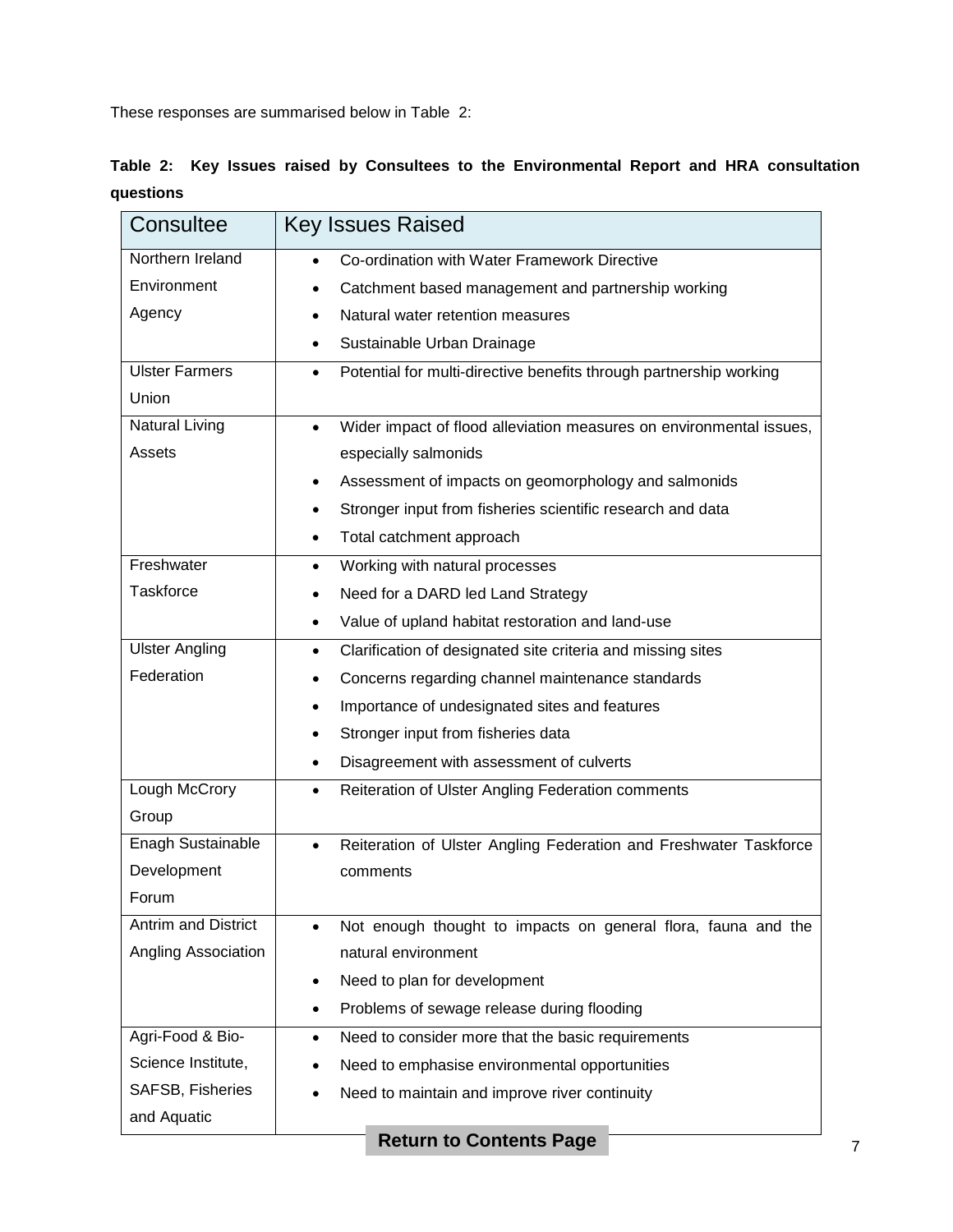| Ecosystems Branch         | Importance of non-priority fish species                         |  |  |  |  |
|---------------------------|-----------------------------------------------------------------|--|--|--|--|
| <b>Sixmilewater Trust</b> | Same comments as Antrim and District Angling Association        |  |  |  |  |
| <b>Public Health</b>      | Agreement with the desire to reduce pollution, from a<br>health |  |  |  |  |
| Agency                    | perspective                                                     |  |  |  |  |

Responses to the above consultees have been provided by the Department, and the key issues raised have been incorporated within the production of this SEA Statement.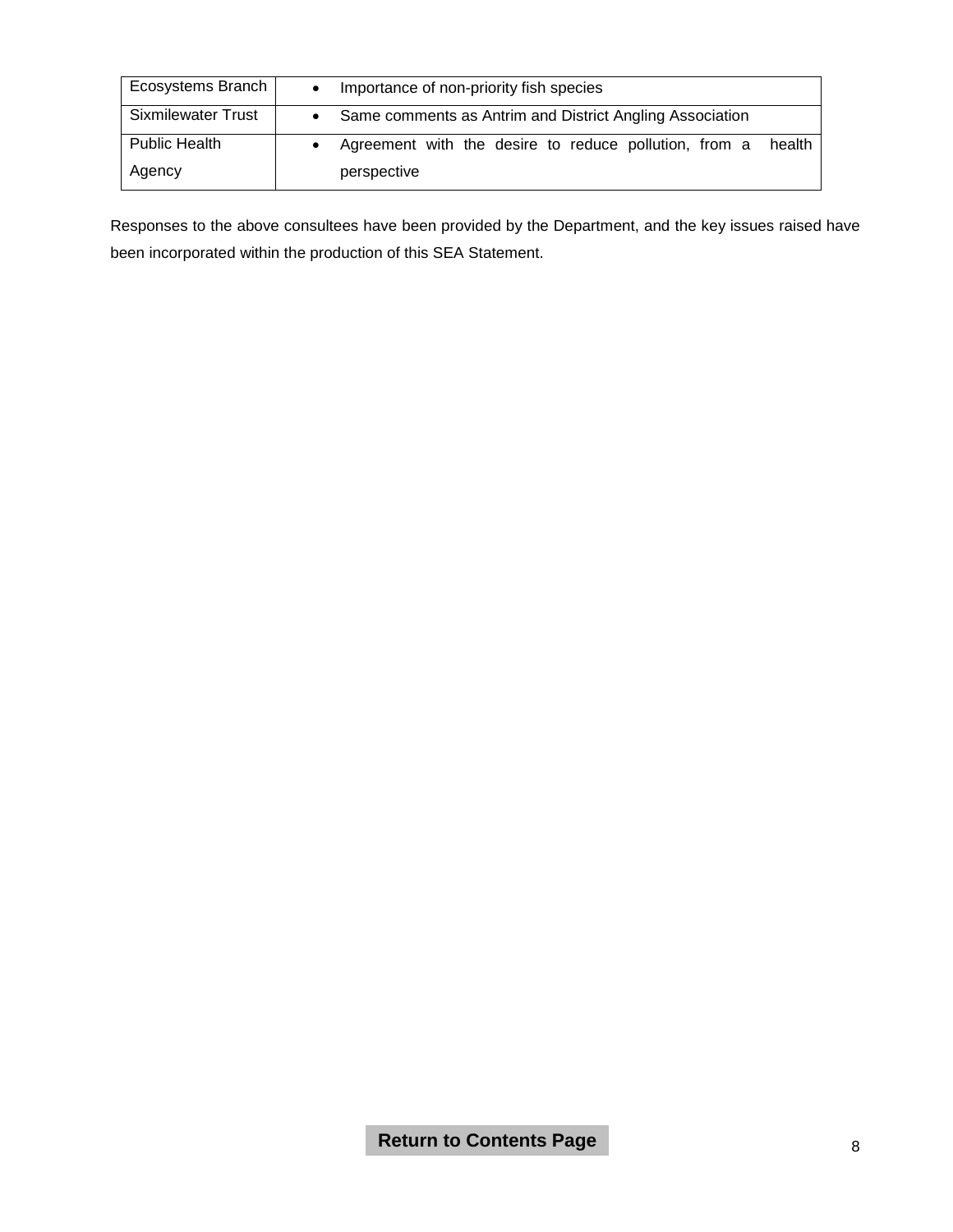# <span id="page-12-0"></span>**5 Key Issues Raised in the Submissions**

The following sections provide an overview of the key issues raised following the public consultation. Responses or references have been included to indicate how the issues have been, or will be addressed, within the SEA Statement or the implementation of the Plans.

#### **5.1 Catchment Level Issues**

This covers a range of issues including natural water retention measures, SuDS, working with natural processes and upland habitat restoration and landuse.

Overall, the comments from the consultees were in favour of the Department developing these areas of work within the Plans. Consultees acknowledged that the draft Plan had identified the relevance of such measures, but were concerned that there was no stated development path.

#### **Response**

*The Department acknowledges the potential for natural flood risk management measures at a catchment level. Work is ongoing in many of these areas. As an example, the Department is a member of the interdepartmental Storm Water Management Group which is actively developing SuDs. The newly formed Living with Water (Strategic Infrastructure Drainage) Programme is an inter-departmental group, initially focusing on the Belfast area, and linking a range of issues including environmental and water quality, flood risk management and potential for economic growth together in a holistic work package. The recently completed Orangefield Park Scheme, as part of the larger Connswater Greenway and East Belfast Flood Alleviation Scheme, is an example of how natural flood management measures have been integrated with engineering solutions.* 

*The Department recently hosted an inaugural Northern Ireland Blue-green cities workshop entitled "Planning for Sustainable Flood Risk Management" which brought together regulators and budget holders from government Departments and local authorities, to highlight the potential for multi-benefit working. This workshop was assisted through the River Restoration Centre. The development of catchment level planning*  for NFRM natural flood risk management is proposed through the work of the Local Flood Forums. The *Department has also hosted in the past, a number of workshops looking at sustainable flood management. Sustainable flood defence measures have a role in managing small scale events, but this role reduces in higher level events. The Department sees the way forward for these measures as one of multi-benefit, where works proposed may have other key drivers, and funding is through a consortium. To this end, the Department, through the Catchment Oversight Group, is involved in a catchment geographical information system study, to examine the processes and players in developing catchment studies.*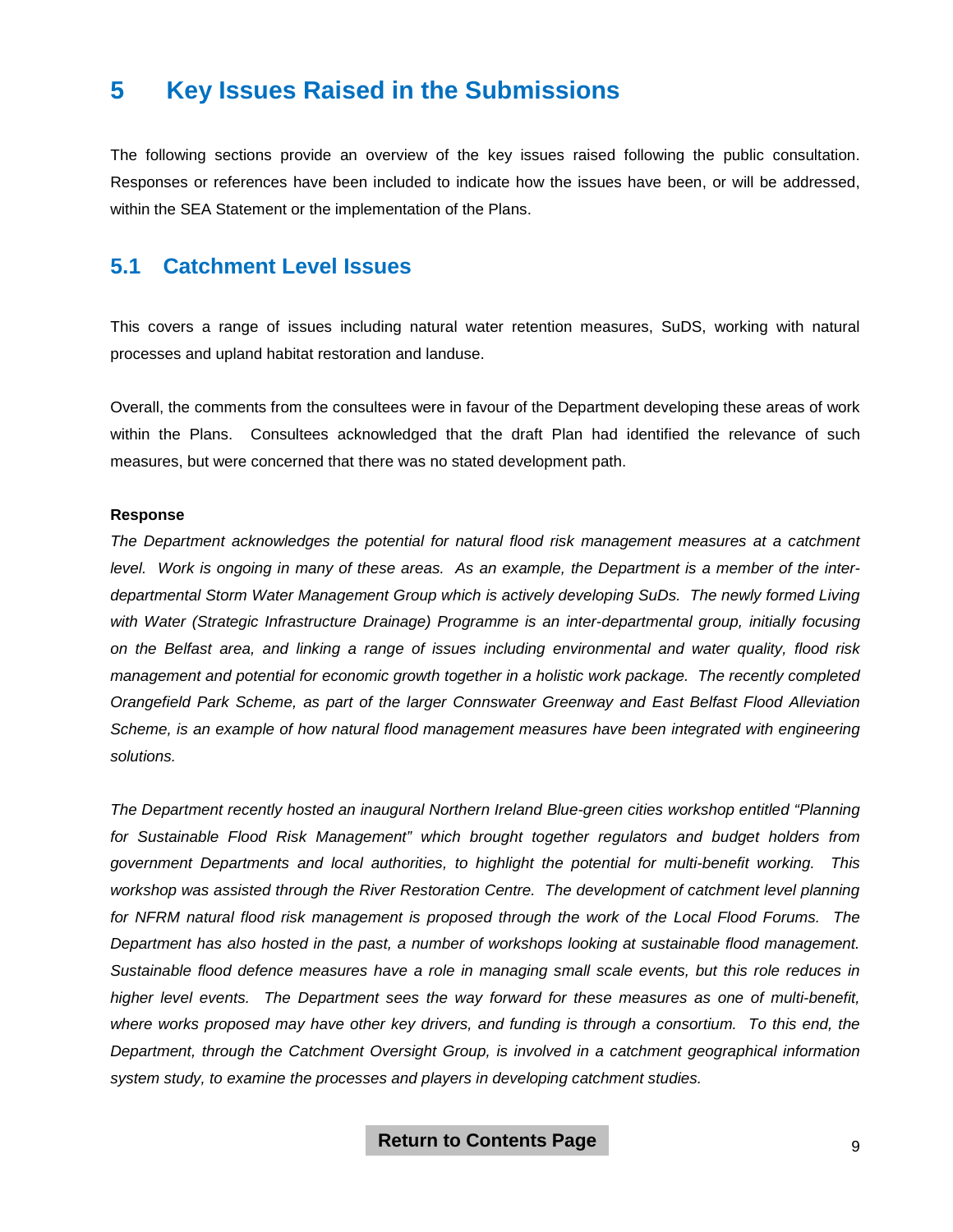*At this point, legislation is not in place to implement many of these measures, and as such, the Department can give no undertaking regarding their implementation within the Plans. Rather, it will continue to work with other bodies through the range of groups already in place, and build on the outcomes of the sustainable flood risk management workshop.*

### **5.2 The Wider Environment**

Consultees were concerned that the Environmental Report placed too much emphasis on protected sites, habitats and species. In particular, fisheries and non priority species were highlighted.

#### **Response**

*The Department has a robust in house environmental assessment process in place, which covers all capital works and projects. Under the Drainage (Environmental Impact Assessment) Regulations (Northern Ireland) 2006, all works go through an environmental assessment process. This process was reviewed and formalised as an in house guidance document in 2014, to include the need to look at environmental constraints and options at an early stage in the development of any proposals. The Regulations task the Department with considering impacts on human beings, fauna and flora, soil, water, air, climate and the landscape, material assets and the cultural heritage and the interaction between these factors. It also requires an assessment of the characteristics of works, the environmental sensitivity of geographical areas likely to be affected by the works and the potential significant effects of these works. The assessment also includes an assessment of potential cumulative effects, any suitable mitigatory or enhancement measures that can be put in place, and the need for consultation with the relevant environmental bodies. This assessment is carried out for all works, regardless of whether there are protected species, habitats or sites present or not.*

*The Department works closely with both DCAL Inland Fisheries Group and Loughs Agency, and has a Service Level Agreement with both groups. Both are statutory consultees to the Department's work, both capital and maintenance, and provide guidance and information on schemes as required. The Department carries out a range of partnership works with both groups, through habitat and fish passage improvement, and the development of best practice culvert design.*

# **5.3 Develop Environmental Opportunities**

Consultees were concerned that opportunities to improve environmental aspects were not being raised. The AFBI response acknowledged the improvement work that the Department has carried out in the past, but felt that the opportunity had not been highlighted sufficiently in the Environmental Report.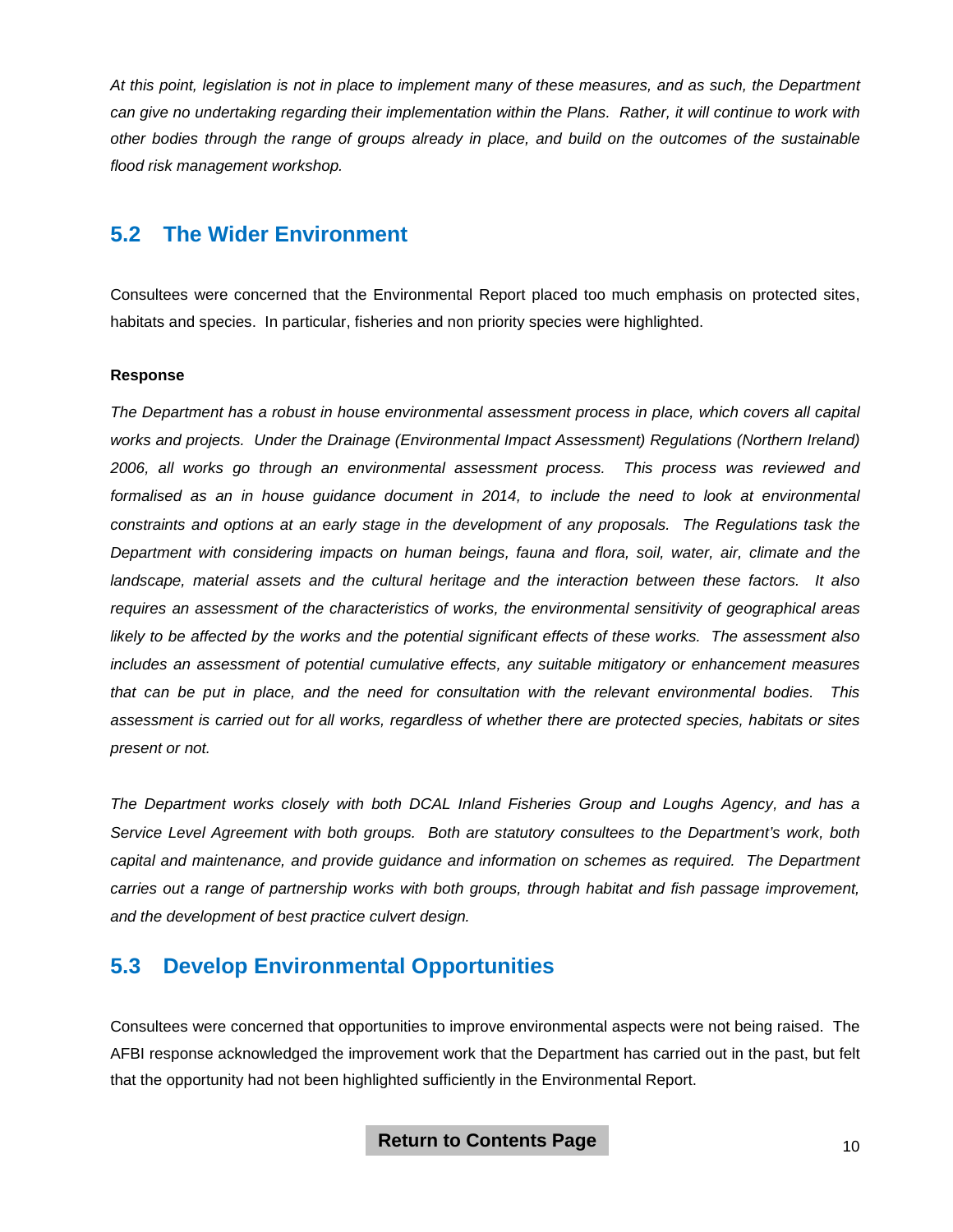#### **Response**

*As part of the EIA process outlined above, and expanded in section 7.2, the Department looks for opportunities to improve the river environment. This is usually in conjunction with bodies such as DCAL, or local authorities, and recent examples include fish passage at Lodge Burn at Coleraine, fisheries habitat creation at Ballygawley, and wetland creation at Orangefield Park, Belfast. The Department will continue to identify, and implement where possible, enhancement measures, particularly where these have benefits under other directives or plans.*

#### **5.4 Channel Maintenance Standards**

Consultees were concerned that maintenance of watercourses was, in certain circumstances, detrimental to the environmental value of the river, and not carried out to best practice.

#### **Response**

*The Department carries out its maintenance works through both its own Direct Labour, and through contractors. Standard good working practices have been developed over the years, based on legislative requirements, e.g. bird nesting season and fisheries timings, and on standards employed by other agencies around the United Kingdom and the Republic of Ireland. These standards are regularly reviewed and*  updated, and have been produced as an in house guidance document. In addition, there is regular training *of staff and contractors. The Department employs an Environmental Section to oversee all of its works from an environmental perspective, and also has watercourse auditors who assess a random selection of rivers where maintenance has been carried out, to ensure compliance with the best practice standards. Where any diversion from these standards occurs, the matter is dealt with quickly and efficiently through remedial works and enhancement.*

#### **5.5 Partnership Working and Multi-directive Benefits**

Consultees were pleased to see the Department's appreciation of partnership working, and encouraged development of this.

#### **Response**

*The Department acknowledges the potential for multi-benefit working and the need for partnerships, from an overall sustainability perspective. Included within the main drivers for the recent Blue-green cities workshop were the identification of potential partnership organisations, and the promulgation of the potential for synergistic measures which can benefit a number of directives and strategies. The development of this area of work is planned through the Local Flood Forums. The geographical focus on the same River Basin Districts in both the Flood Risk Management Plans and the River Basin Management Plans will assist in developing such measures.*

**Return to Contents Page**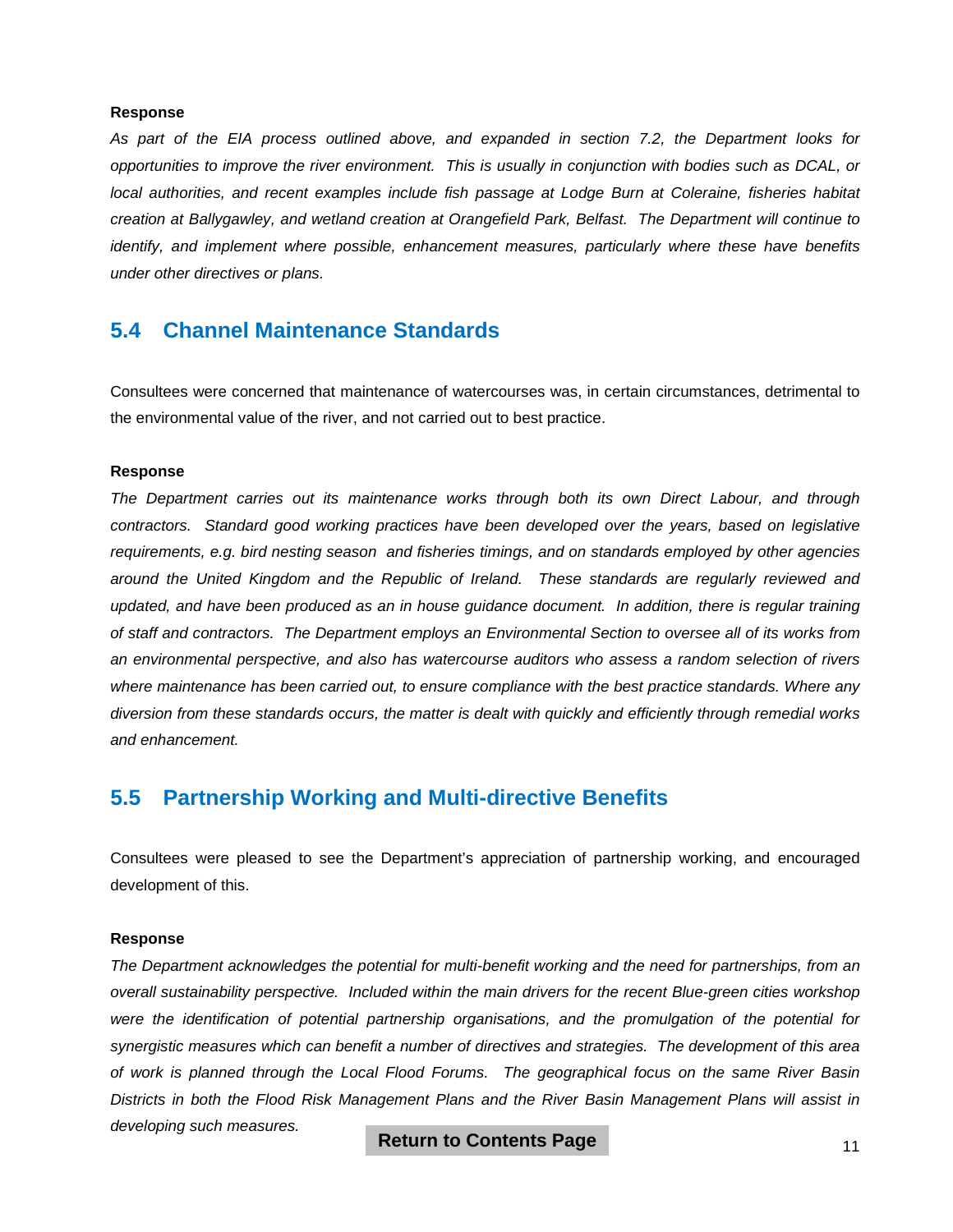# <span id="page-15-0"></span>**6 SEA and the Plans**

### **6.1 Inclusion of Environmental Considerations in the Plans**

The SEA process runs in tandem with the production of the Plans. The Plans are strategic in nature, focussing on measure types under the measure headings of Prevention, Preparedness and Protection.

Measure types within these headings include generic measures, such as planning policy, and non-structural measures, such as flood resilience measures and emergency plans. The measure types also include a range of more site specific measure types including structural elements such as culvert upgrades and engineered defence structures, and watercourse maintenance.

The SEA identified the potential impacts from the proposed draft Plan measures on the environmental topics listed within the SEA process. These are listed in the Environmental Report (section 4.4 Table 6). By assessing the potential impacts of the various measure types and the typical measure activities which may be taken to implement them, the SEA has identified those activities which may have a significant environmental impact. Through this, the SEA process has fed into the measure types listed within the Plan, and has identified those measure types and activities where there is a need to carry out further assessment of the impacts at the stage where options will be considered for specific flood defence projects.

Similarly, the HRA has identified where there is potential for N2K sites to be impacted upon, when any works under the three measure headings are identified. Through this initial assessment, the need for a more detailed HRA will be built into the option selection process, thus ensuring that any potential impact to the site is identified, assessed and avoided or mitigated at an early stage.

### **6.2 Overall Summary of the SEA**

The SEA is an objectives based process. Within the SEA scoping, 10 SEA objectives were identified, covering the 8 SEA topics scoped into the process. The only SEA topic scoped out was air.

The Plans also had their own objectives, under the required headings of **Economics, Environmental** (including built heritage) and **Human Health** and social.

The SEA firstly tested whether there was any conflict between the objectives of the SEA, and the objectives of the Plans. The details of this assessment are contained within Appendix 1 – Assessment of Plan Objectives against SEA Objectives. The outcome was that there was an overall broad agreement between the two sets of objectives.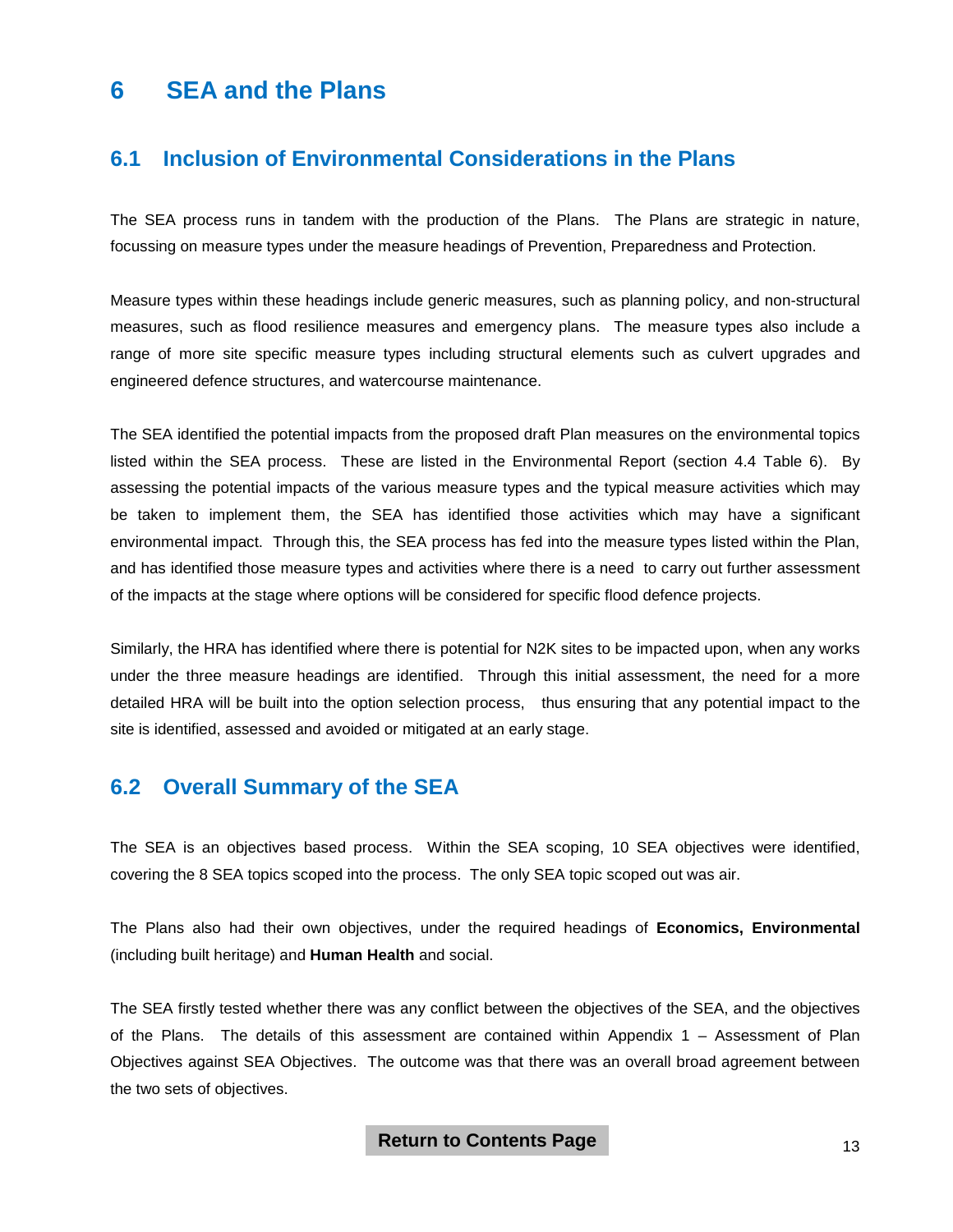The next stage was to test for any conflict between the objectives of the SEA, and the measure types of the Plans (the methods by which the Plans would achieve their objectives). The details of this assessment are contained within Appendix 2 – Assessment of Plan Measure Types against SEA Objectives. The outcome of this assessment was that whilst there were some potential impacts from measure types (mainly structural measure types under the Protection heading), it was difficult to assess these definitively, as no site specific works had been identified. As such, the potential impacts were based on an assessment of the generic measure type, rather than based on proposed works at a specified location.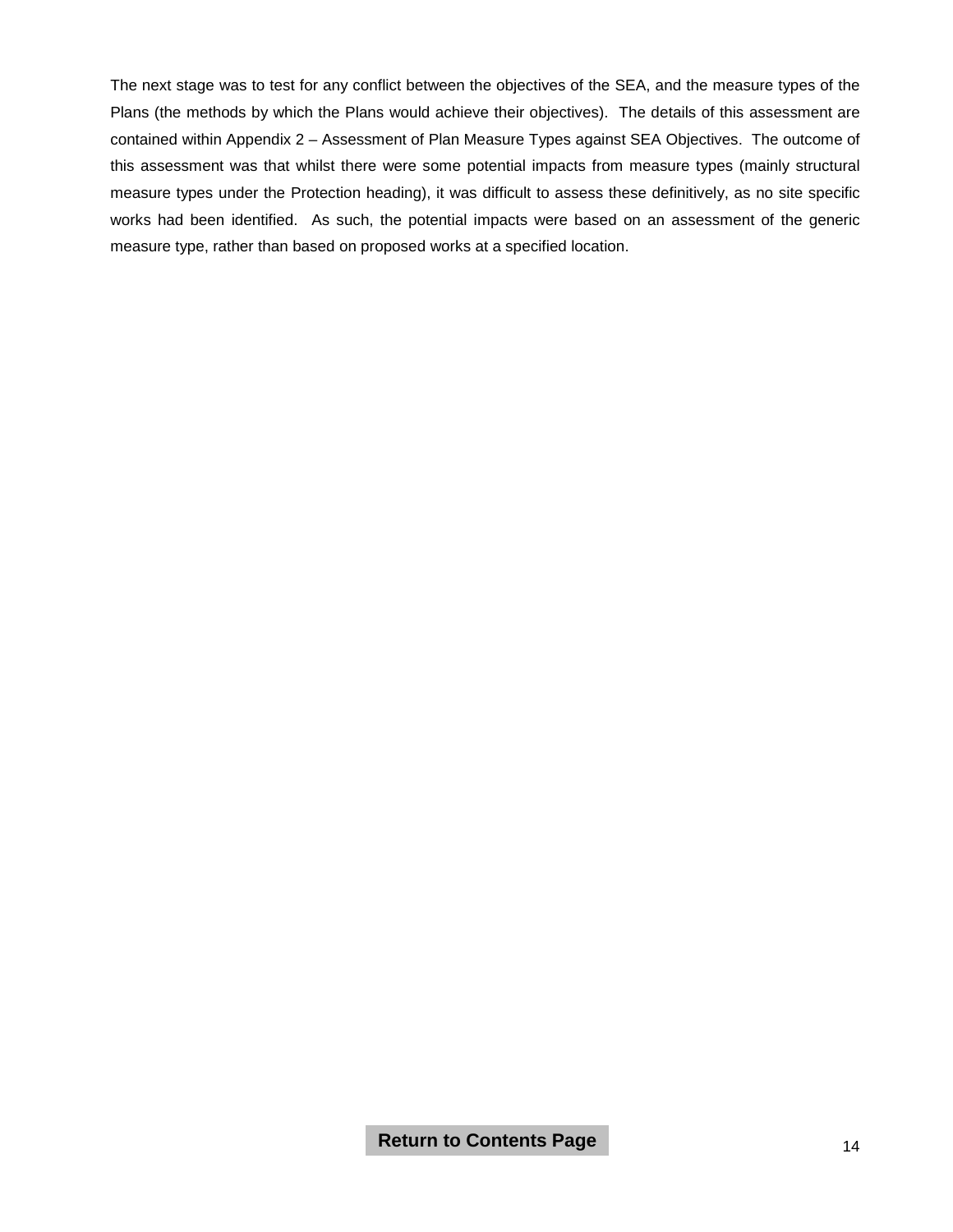# <span id="page-17-0"></span>**7. Mitigation**

# **7.1 Introduction**

To minimise the identified potential generic impacts, mitigation measures were identified. These were grouped according to the measure type – a full list is contained within Appendix 3 - Summary of Plan Effects (by measure type) and Mitigation.

Table 3 below provides a summary of the proposed mitigations: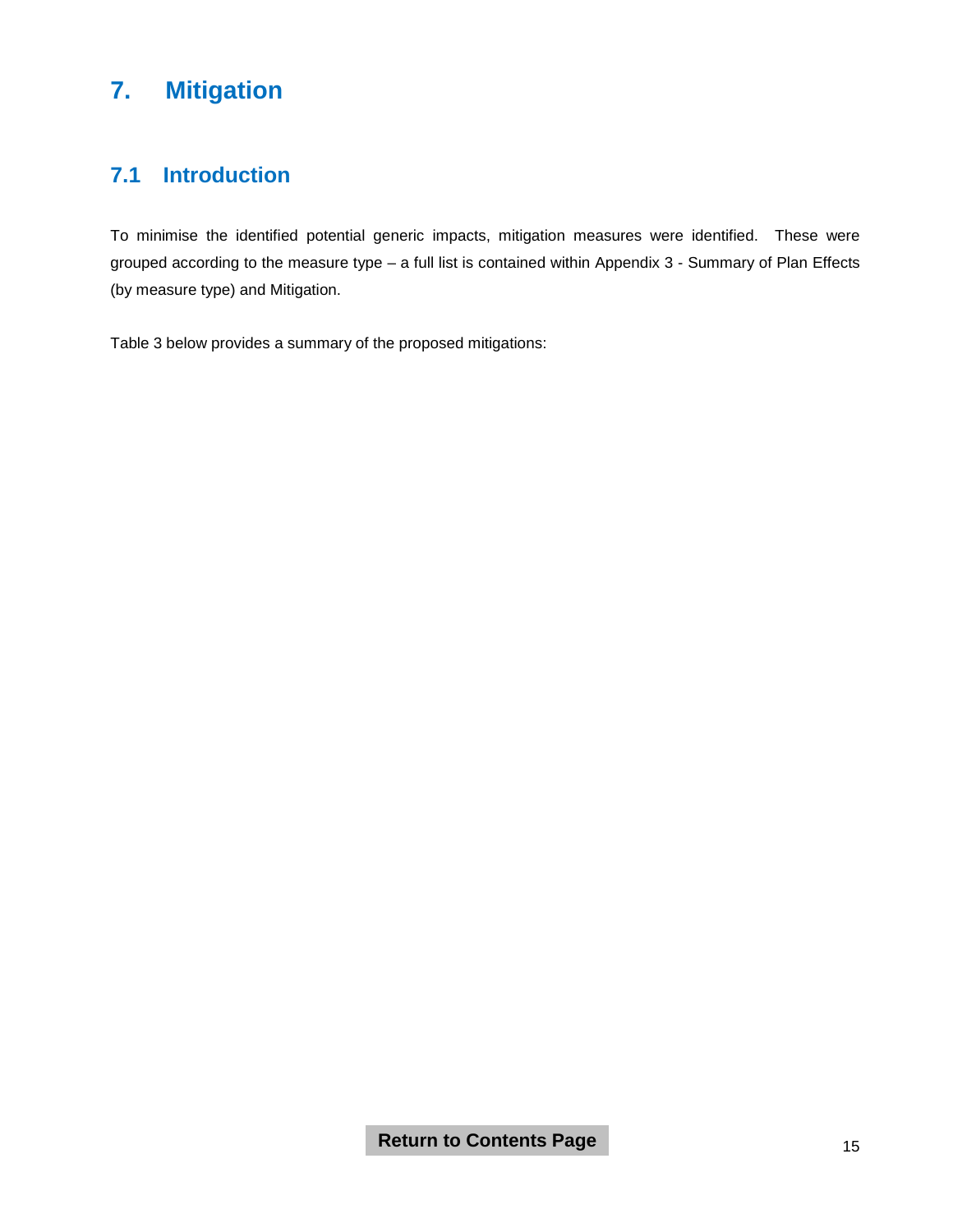| Table 3 - Proposed Mitigation by SEA Topic |  |  |  |
|--------------------------------------------|--|--|--|
|--------------------------------------------|--|--|--|

| <b>SEA Topic</b>    | <b>Sub Topic</b>       | <b>Measure</b>    | <b>Measure Type</b>          | <b>Mitigation</b>                            |
|---------------------|------------------------|-------------------|------------------------------|----------------------------------------------|
| <b>Biodiversity</b> | Protected              | <b>Protection</b> | Floodwalls and embankments   | HRA/assent as required.                      |
|                     | sites/species/habitats |                   |                              | EIA process<br>$\bullet$                     |
|                     |                        |                   |                              | Liaison with NIEA/DCAL/LA                    |
|                     |                        |                   |                              | Agreed maintenance regime (maintenance       |
|                     |                        |                   |                              | agreement)                                   |
|                     |                        |                   |                              | Enhancement opportunities                    |
|                     |                        |                   | <b>Culvert works</b>         | HRA/assent as required.                      |
|                     |                        |                   |                              | EIA process                                  |
|                     |                        |                   |                              | Liaison with NIEA/DCAL/LA                    |
|                     |                        |                   |                              | Agreed maintenance regime (maintenance       |
|                     |                        |                   |                              | agreement)                                   |
|                     |                        |                   |                              | Enhancement opportunities                    |
|                     |                        |                   |                              | Best practice culvert design (continuity for |
|                     |                        |                   |                              | fish, mammals and sediment)                  |
|                     |                        |                   | Enhanced channel maintenance | HRA/assent as required.                      |
|                     |                        |                   |                              | Liaison with NIEA/DCAL/LA                    |
|                     |                        |                   |                              | Agreed maintenance regime (maintenance       |
|                     |                        |                   |                              | agreement)                                   |
|                     |                        |                   |                              | Enhancement opportunities                    |
|                     |                        |                   |                              | Best practice working practice standards     |
|                     |                        |                   |                              |                                              |
|                     |                        |                   |                              |                                              |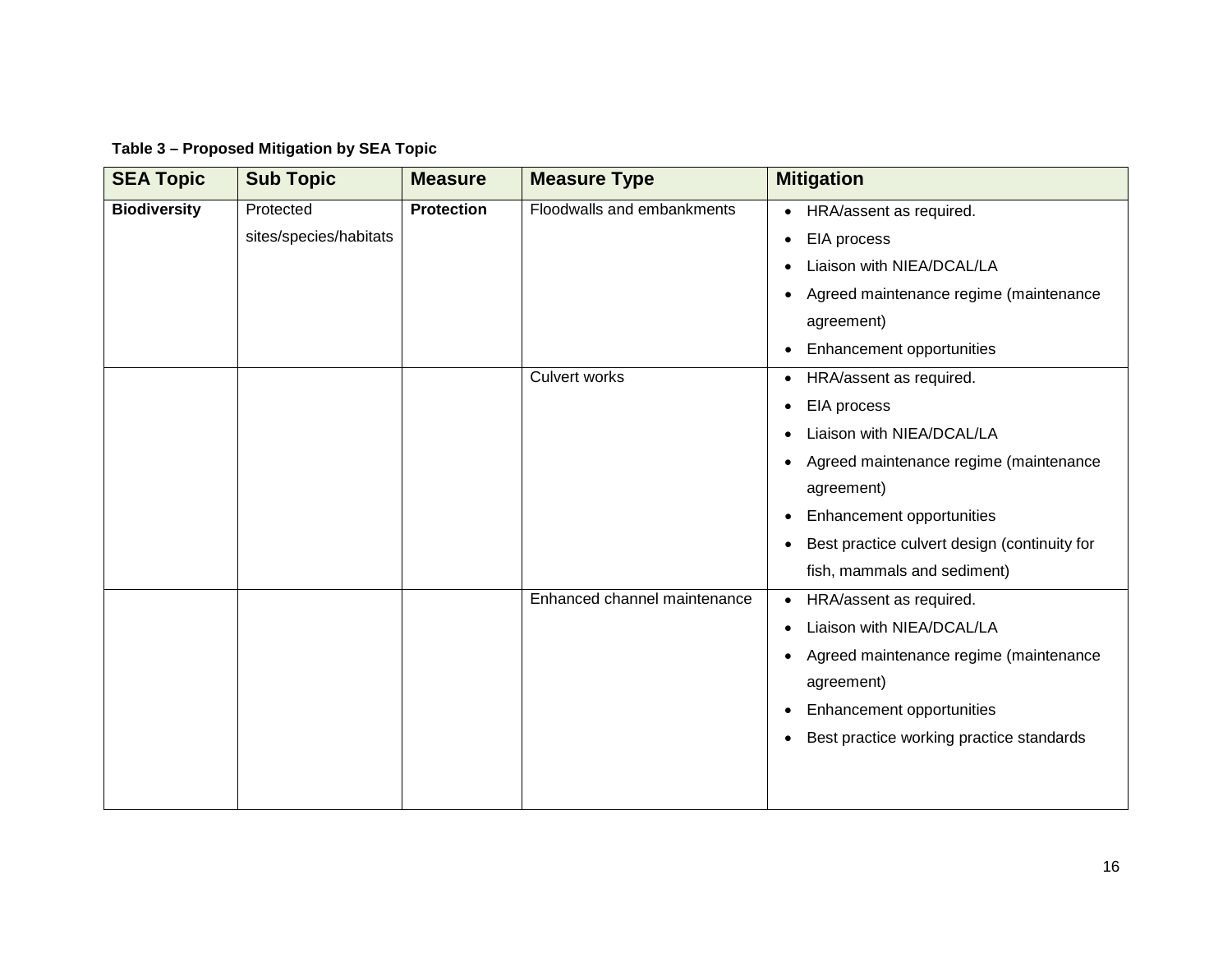| <b>SEA Topic</b> | <b>Sub Topic</b>    | <b>Measure</b>      | <b>Measure Type</b>            | <b>Mitigation</b>                            |
|------------------|---------------------|---------------------|--------------------------------|----------------------------------------------|
|                  |                     |                     | <b>SuDS</b>                    | HRA/assent as required.<br>$\bullet$         |
|                  |                     |                     |                                | EIA process<br>$\bullet$                     |
|                  |                     |                     |                                | Liaison with NIEA/DCAL/LA                    |
|                  |                     |                     |                                | Agreed maintenance regime<br>$\bullet$       |
|                  |                     |                     |                                | Enhancement opportunities                    |
|                  |                     | <b>Prevention</b>   | Development outside flood risk | Not required<br>$\bullet$                    |
|                  |                     |                     | areas                          |                                              |
|                  |                     | <b>Preparedness</b> | Community resilience           | Not required<br>$\bullet$                    |
|                  |                     | <b>Preparedness</b> | Flood Emergency response       | Not required<br>$\bullet$                    |
|                  |                     | <b>Preparedness</b> | Flood warning                  | Not required<br>$\bullet$                    |
|                  | Non-protected sites | <b>Protection</b>   | Floodwalls and embankments     | EIA process                                  |
|                  |                     |                     |                                | Consultation with environmental bodies       |
|                  |                     |                     |                                | Enhancement opportunities                    |
|                  |                     |                     |                                | Timing of works and work methodology         |
|                  |                     |                     |                                | • Agreed maintenance regime                  |
|                  |                     |                     | <b>Culvert works</b>           | EIA process<br>$\bullet$                     |
|                  |                     |                     |                                | Consultation<br>with environmental<br>bodies |
|                  |                     |                     |                                | (DCAL/LA)                                    |
|                  |                     |                     |                                | Enhancement opportunities<br>$\bullet$       |
|                  |                     |                     |                                | Best practice culvert design (continuity for |
|                  |                     |                     |                                | fish, mammals and sediment)                  |
|                  |                     |                     |                                |                                              |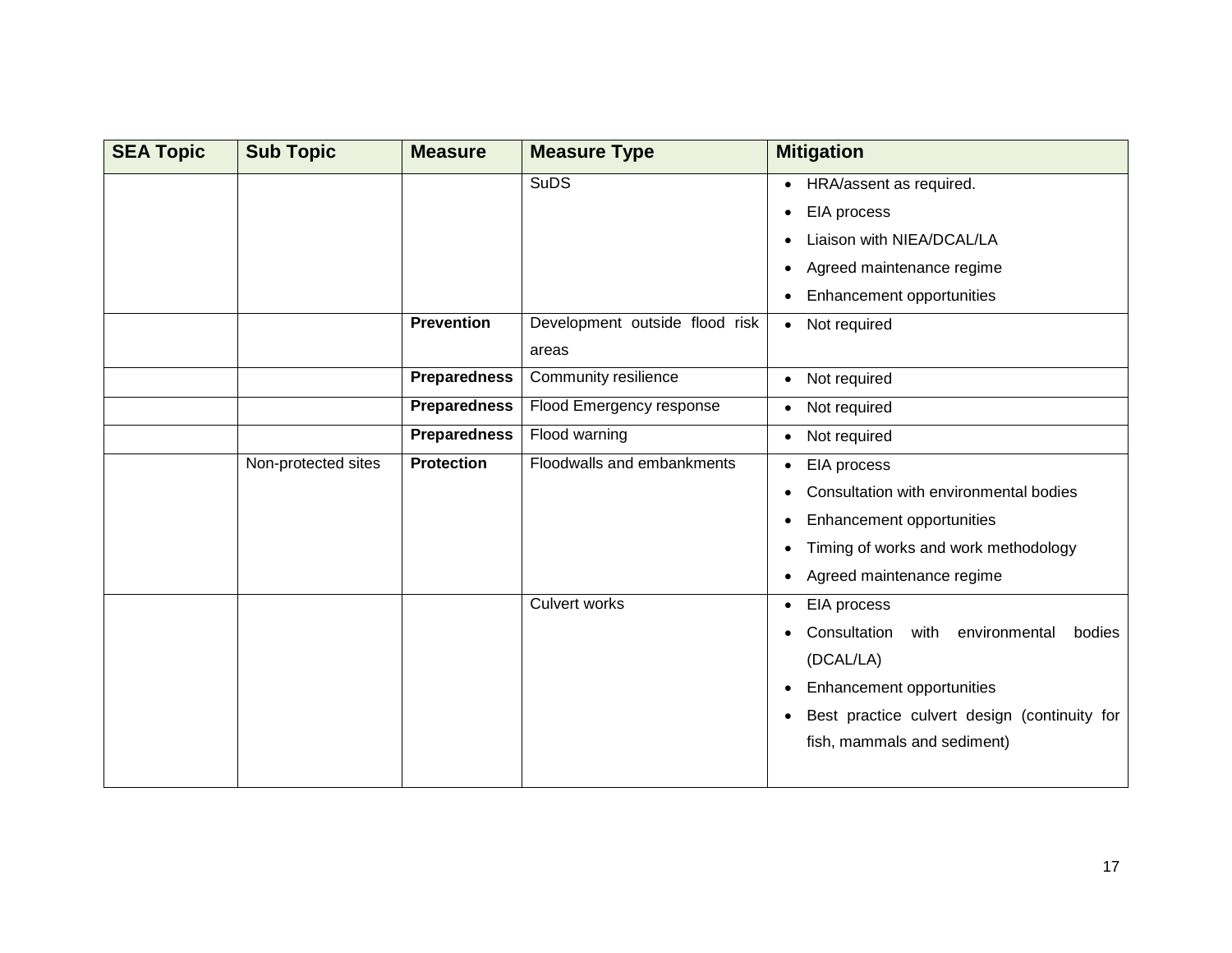| <b>SEA Topic</b> | <b>Sub Topic</b> | <b>Measure</b>      | <b>Measure Type</b>                     | <b>Mitigation</b>                                                                                                                                                                                      |
|------------------|------------------|---------------------|-----------------------------------------|--------------------------------------------------------------------------------------------------------------------------------------------------------------------------------------------------------|
|                  |                  |                     | Enhanced channel maintenance            | Liaison with DCAL/LA<br>Agreed maintenance regime<br>$\bullet$<br><b>Enhancement opportunities</b><br>Morphological assessment (low flow and<br>secondary channels)<br>Good working practice standards |
|                  |                  |                     | <b>SuDS</b>                             | • EIA process<br>Consultation with environmental bodies<br><b>Enhancement opportunities</b><br>Timing of works and work methodology<br>Agreed maintenance regime                                       |
|                  |                  | <b>Prevention</b>   | Development outside flood risk<br>areas | • Not required                                                                                                                                                                                         |
|                  |                  | <b>Preparedness</b> | Community resilience                    | Not required                                                                                                                                                                                           |
|                  |                  | <b>Preparedness</b> | Flood Emergency response                | • Not required                                                                                                                                                                                         |
|                  |                  | <b>Preparedness</b> | Flood warning                           | • Not required                                                                                                                                                                                         |
|                  | Fish             | <b>Protection</b>   | Floodwalls and embankments              | EIA process<br>Consultation with DACL/LA<br><b>Enhancement opportunities</b><br>Timing of works and work methodology                                                                                   |
|                  |                  |                     | <b>Culvert works</b>                    | • EIA process<br>Consultation<br>with<br>bodies<br>environmental                                                                                                                                       |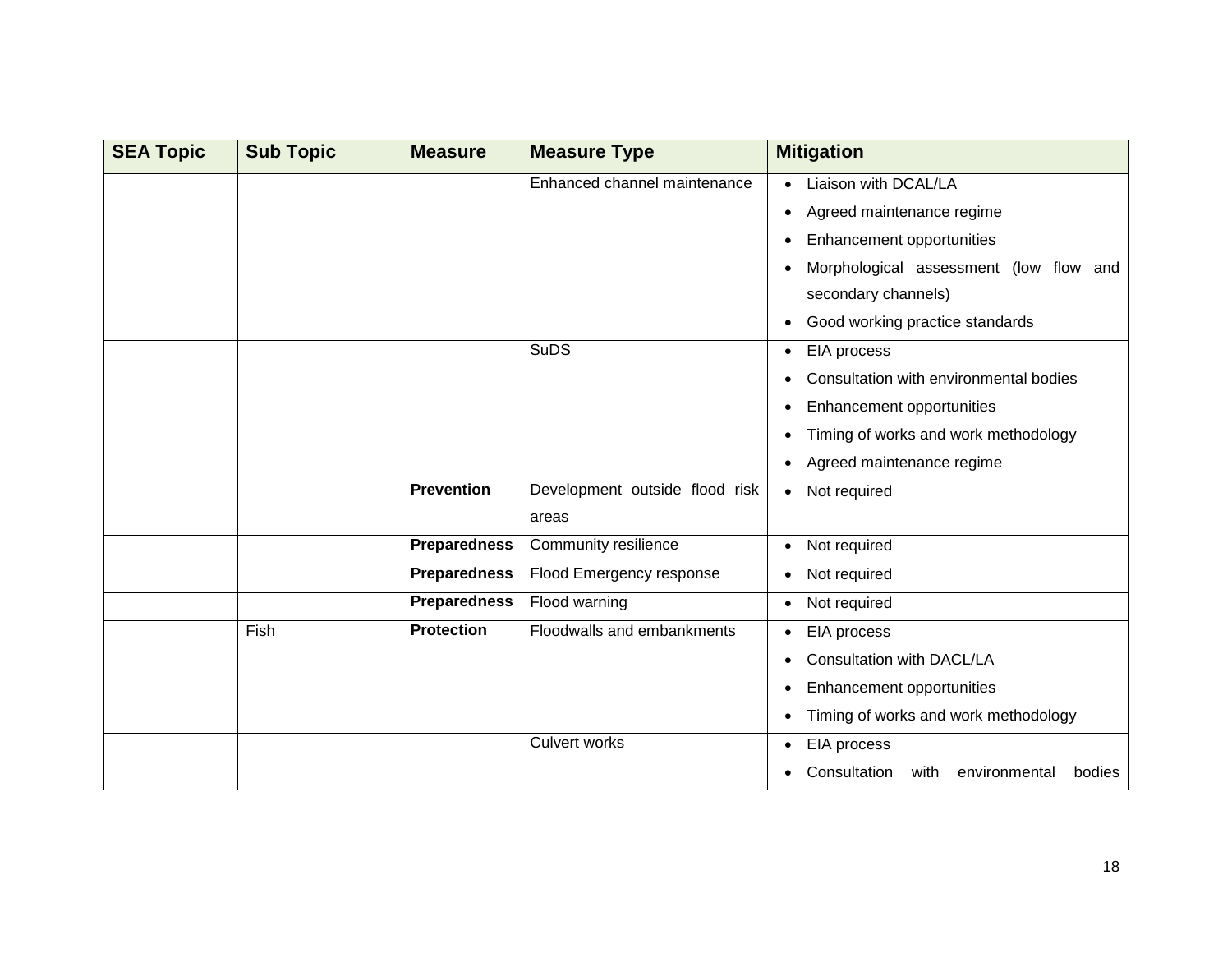| <b>SEA Topic</b> | <b>Sub Topic</b> | <b>Measure</b>      | <b>Measure Type</b>                     | <b>Mitigation</b>                                                                                                                                                                                                  |
|------------------|------------------|---------------------|-----------------------------------------|--------------------------------------------------------------------------------------------------------------------------------------------------------------------------------------------------------------------|
|                  |                  |                     |                                         | (DCAL/LA)<br>Agreed maintenance regime<br>٠<br>Enhancement opportunities                                                                                                                                           |
|                  |                  |                     |                                         | Best practice culvert design (continuity for<br>fish, mammals and sediment)                                                                                                                                        |
|                  |                  |                     | Enhanced channel maintenance            | Liaison with DCAL/LA<br>Agreed maintenance regime<br>$\bullet$<br>Enhancement opportunities<br>Morphological assessment (low flow and<br>secondary channels)<br>Good working practice standards<br>Timing of works |
|                  |                  |                     | <b>SuDS</b>                             | Liaison with DCAL/LA<br>EIA process<br>Consultation with environmental bodies<br>Enhancement opportunities<br>Timing of works and work methodology<br>Agreed maintenance regime                                    |
|                  |                  | <b>Prevention</b>   | Development outside flood risk<br>areas | Not required<br>$\bullet$                                                                                                                                                                                          |
|                  |                  | <b>Preparedness</b> | Community resilience                    | Not required<br>$\bullet$                                                                                                                                                                                          |
|                  |                  | <b>Preparedness</b> | Flood Emergency response                | • Not required                                                                                                                                                                                                     |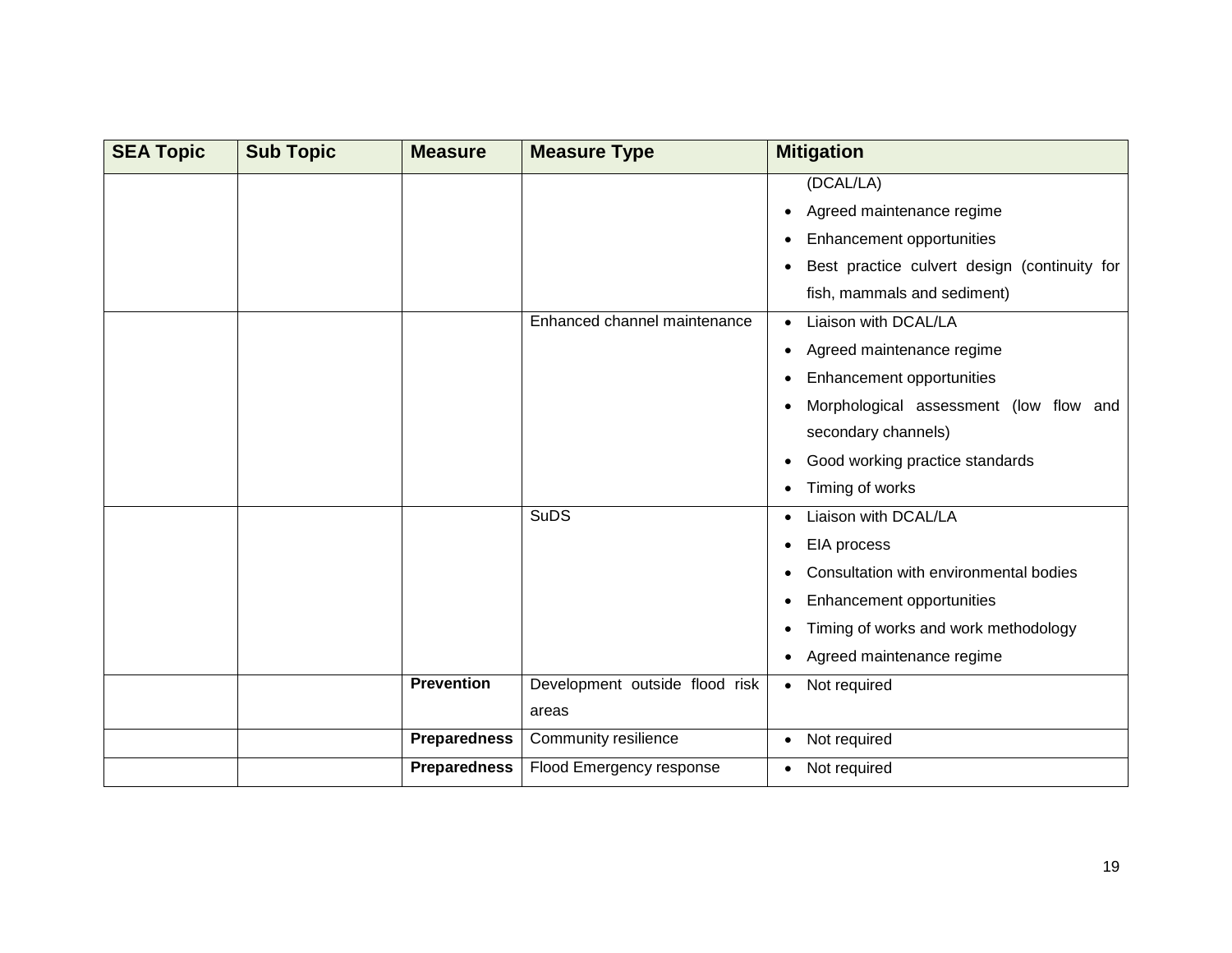| <b>SEA Topic</b>    | <b>Sub Topic</b> | <b>Measure</b>      | <b>Measure Type</b>            | <b>Mitigation</b>                          |
|---------------------|------------------|---------------------|--------------------------------|--------------------------------------------|
|                     |                  | <b>Preparedness</b> | Flood warning                  | Not required                               |
| Population and      | Noise            | <b>Protection</b>   | Flood walls and embankments    | • BS5228, "Noise and Vibration Control on  |
| <b>Human Health</b> |                  |                     |                                | Construction and Open Sites".              |
|                     |                  |                     |                                | Noise control measures built into contract |
|                     |                  |                     |                                | documents and work methods.                |
|                     |                  |                     | <b>Culvert works</b>           | • BS5228, "Noise and Vibration Control on  |
|                     |                  |                     |                                | Construction and Open Sites".              |
|                     |                  |                     |                                | Noise control measures built into contract |
|                     |                  |                     |                                | documents and work methods.                |
|                     |                  |                     | Enhanced channel maintenance   | Noise control measures<br>built into work  |
|                     |                  |                     |                                | methods and timings                        |
|                     |                  |                     | <b>SuDS</b>                    | BS5228, "Noise and Vibration Control on    |
|                     |                  |                     |                                | Construction and Open Sites".              |
|                     |                  |                     |                                | Noise control measures built into contract |
|                     |                  |                     |                                | documents and work methods.                |
|                     |                  | <b>Prevention</b>   | Development outside flood risk | Not required.<br>$\bullet$                 |
|                     |                  |                     | areas                          |                                            |
|                     |                  | <b>Preparedness</b> | Community resilience           | • Not required                             |
|                     |                  | <b>Preparedness</b> | Flood Emergency response       | • Not required                             |
|                     |                  | <b>Preparedness</b> | Flood warning                  | • Not required                             |
|                     | Economy (incl.   | <b>Protection</b>   | Flood walls and embankments    | Stakeholder communication                  |
|                     | agriculture,     |                     |                                | Minimise land take                         |
|                     | recreation and   |                     |                                |                                            |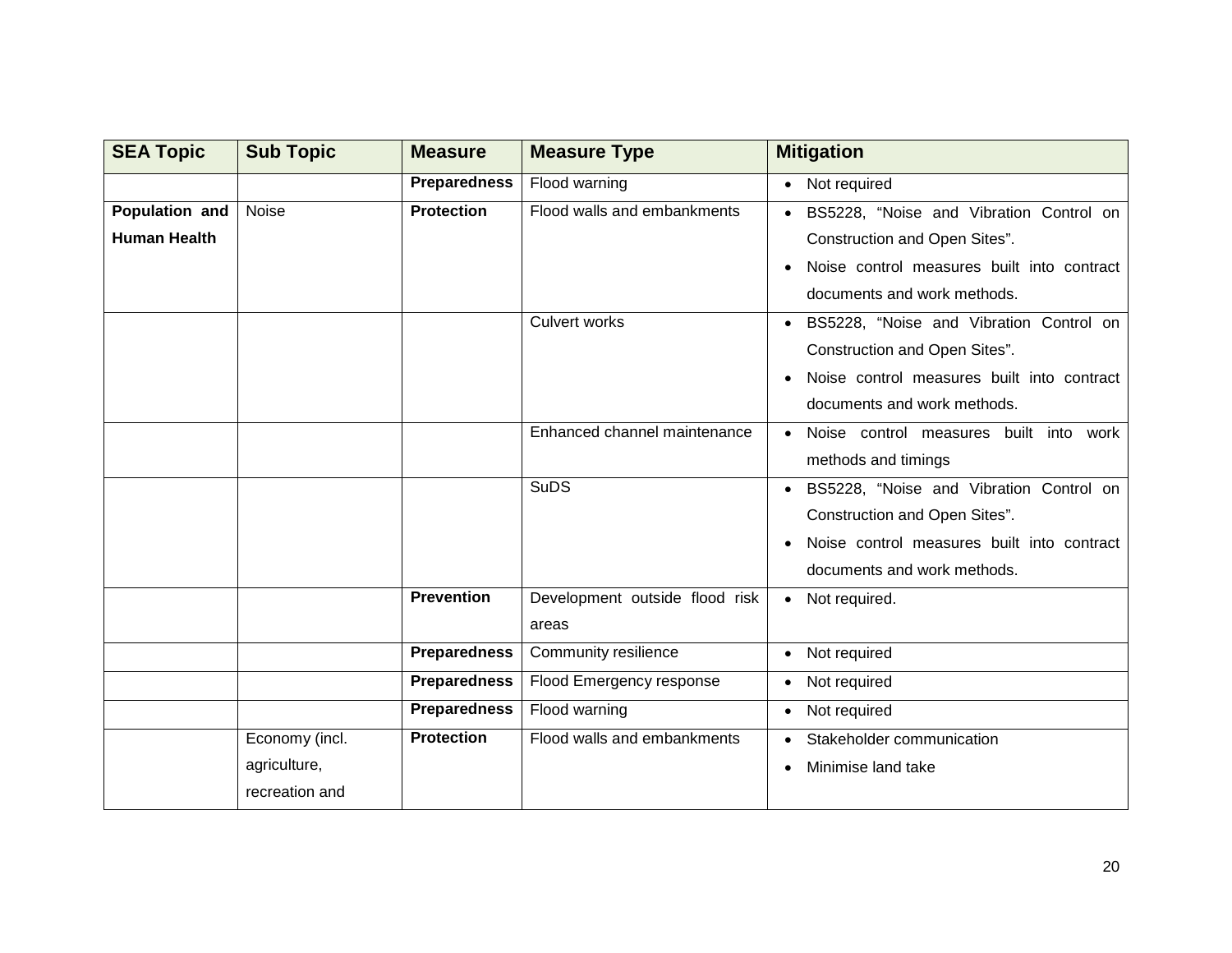| <b>SEA Topic</b> | <b>Sub Topic</b> | <b>Measure</b>      | <b>Measure Type</b>            | <b>Mitigation</b>                              |
|------------------|------------------|---------------------|--------------------------------|------------------------------------------------|
|                  | tourism and      |                     |                                | • Agree access and timings of works            |
|                  | commerce)        |                     |                                | Agree specific mitigation, restoration and     |
|                  |                  |                     |                                | enhancement measures                           |
|                  |                  |                     | <b>Culvert works</b>           | Stakeholder communication                      |
|                  |                  |                     |                                | Minimise land take                             |
|                  |                  |                     |                                | Agree access and timings of works              |
|                  |                  |                     |                                | Agree specific mitigation, restoration and     |
|                  |                  |                     |                                | enhancement measures                           |
|                  |                  |                     | Enhanced channel maintenance   | • Stakeholder communication                    |
|                  |                  |                     |                                | Agree access and timings of works<br>$\bullet$ |
|                  |                  |                     |                                | Agree specific mitigation measures             |
|                  |                  |                     | <b>SuDS</b>                    | • Stakeholder communication                    |
|                  |                  |                     |                                | Multi-benefit landuse plans                    |
|                  |                  |                     |                                | Agree access and timings of works              |
|                  |                  |                     |                                | Agree specific mitigation, restoration and     |
|                  |                  |                     |                                | enhancement measures                           |
|                  |                  | <b>Prevention</b>   | Development outside flood risk | • Not required                                 |
|                  |                  |                     | areas                          |                                                |
|                  |                  | <b>Preparedness</b> | Community resilience           | • Not required                                 |
|                  |                  | <b>Preparedness</b> | Flood Emergency response       | • Not required                                 |
|                  |                  | <b>Preparedness</b> | Flood warning                  | • Not required                                 |
|                  | Residential      | <b>Protection</b>   | Flood walls and embankments    | • Stakeholder communication                    |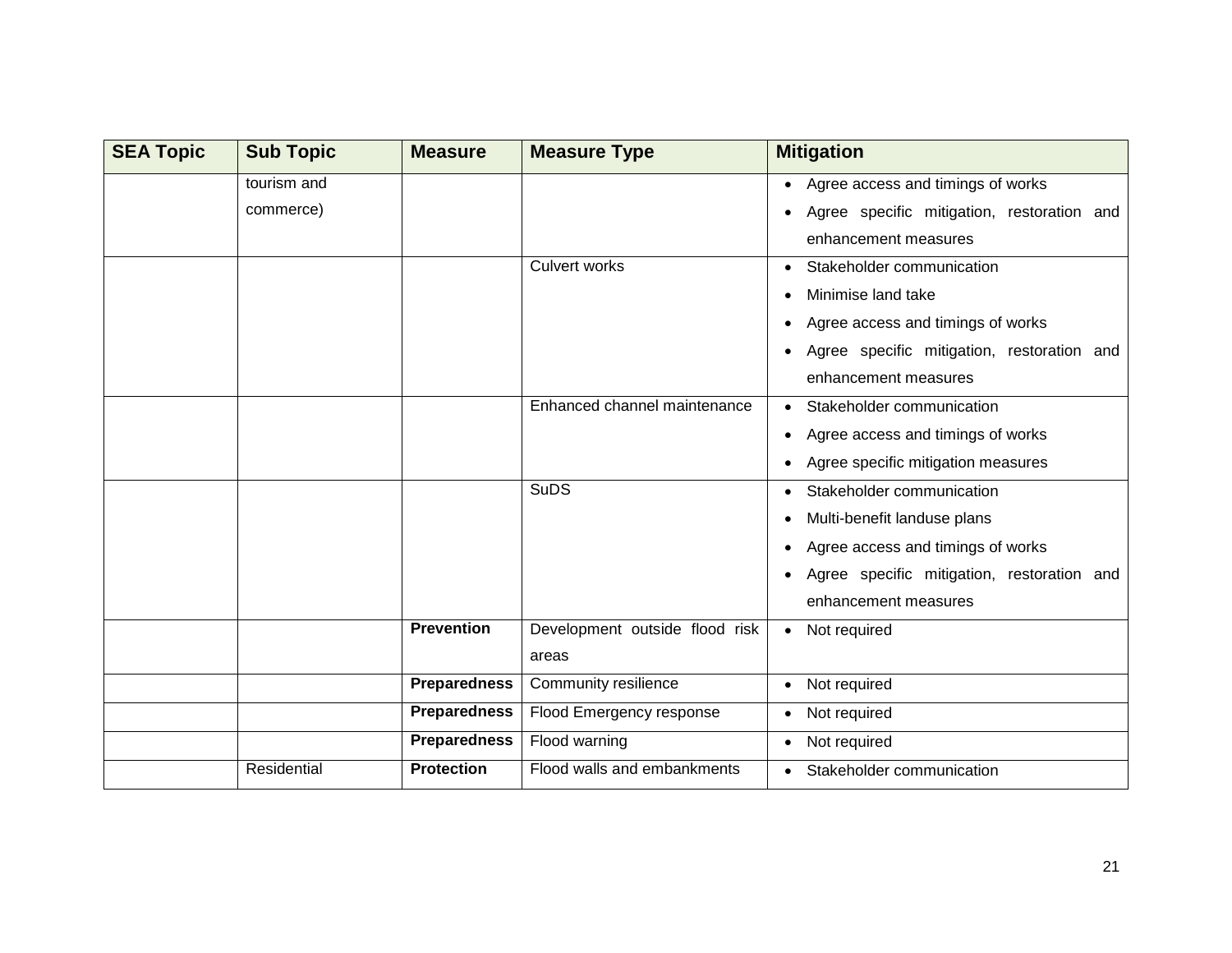| <b>SEA Topic</b> | <b>Sub Topic</b> | <b>Measure</b>      | <b>Measure Type</b>            | <b>Mitigation</b>                                         |
|------------------|------------------|---------------------|--------------------------------|-----------------------------------------------------------|
|                  |                  |                     |                                | Minimise land take                                        |
|                  |                  |                     |                                | Agree access and timings of works                         |
|                  |                  |                     |                                | Agree specific mitigation and restoration                 |
|                  |                  |                     |                                | measures                                                  |
|                  |                  |                     | <b>Culvert works</b>           | Stakeholder communication                                 |
|                  |                  |                     |                                | Minimise land take                                        |
|                  |                  |                     |                                | Agree access and timings of works                         |
|                  |                  |                     |                                | Agree specific mitigation and restoration                 |
|                  |                  |                     |                                | measures                                                  |
|                  |                  |                     | Enhanced channel maintenance   | • Stakeholder communication                               |
|                  |                  |                     |                                | • Agree access and timings of works                       |
|                  |                  |                     | <b>SuDS</b>                    | • Stakeholder communication                               |
|                  |                  |                     |                                | Multi-benefit landuse plans                               |
|                  |                  |                     |                                | Agree access and timings of works                         |
|                  |                  |                     |                                | Agree specific mitigation, restoration and                |
|                  |                  |                     |                                | enhancement measures                                      |
|                  |                  | <b>Prevention</b>   | Development outside flood risk | • Not required                                            |
|                  |                  |                     | areas                          |                                                           |
|                  |                  | <b>Preparedness</b> | Community resilience           | • Not required                                            |
|                  |                  | <b>Preparedness</b> | Flood Emergency response       | • Not required                                            |
|                  |                  | <b>Preparedness</b> | Flood warning                  | • Not required                                            |
| Soil             |                  | <b>Protection</b>   | Flood walls and embankments    | Adoption of good practice for soil storage and<br>working |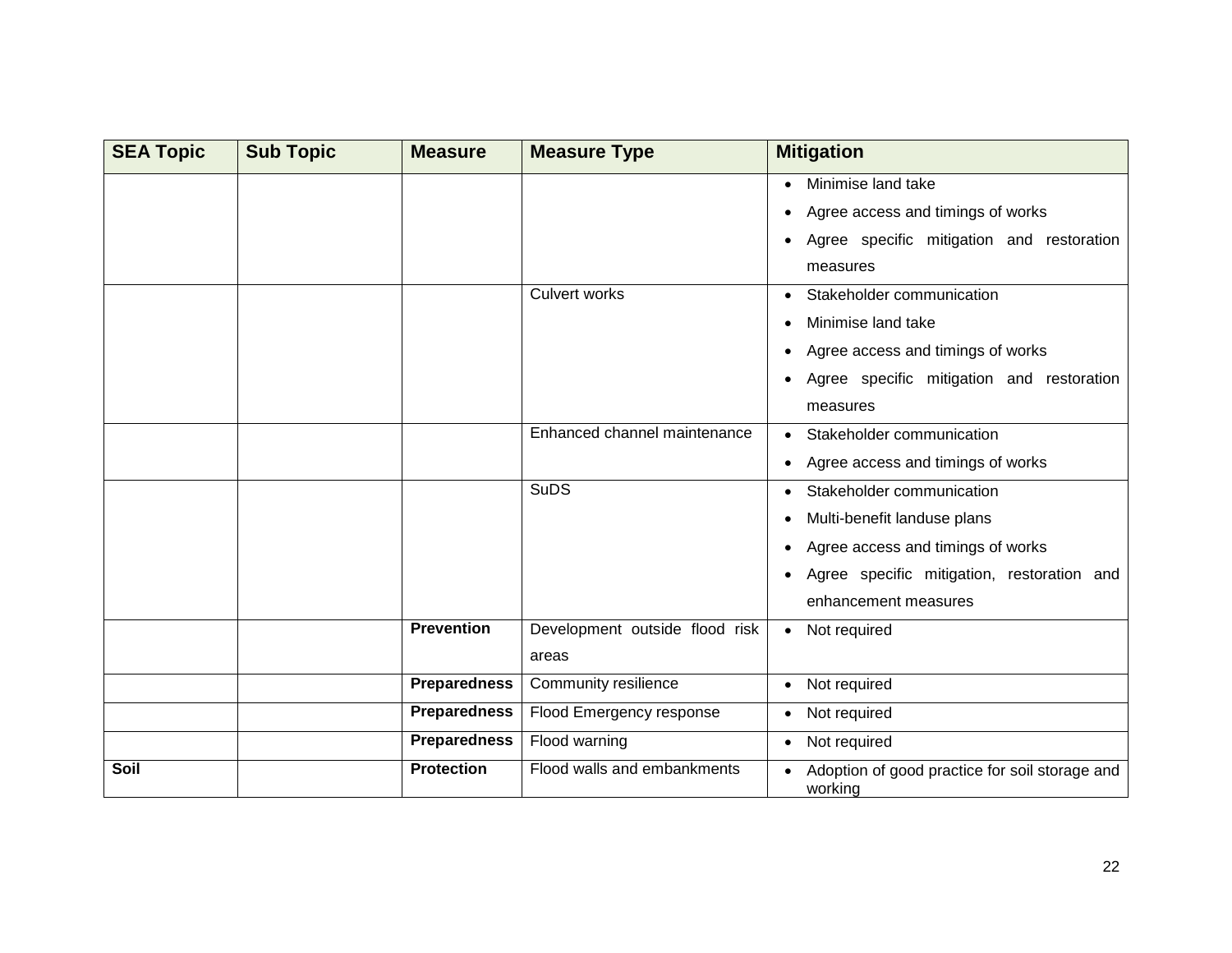| <b>SEA Topic</b> | <b>Sub Topic</b> | <b>Measure</b>      | <b>Measure Type</b>                     | <b>Mitigation</b>                                                                                                                                             |
|------------------|------------------|---------------------|-----------------------------------------|---------------------------------------------------------------------------------------------------------------------------------------------------------------|
|                  |                  |                     |                                         | Timing of works (weather).<br>Instate erosion and sediment controls.<br>Restore disturbed areas.                                                              |
|                  |                  |                     | <b>Culvert works</b>                    | Adoption of good practice for soil storage and<br>working<br>Timing of works (weather).<br>Instate erosion and sediment controls.<br>Restore disturbed areas. |
|                  |                  |                     | Enhanced channel maintenance            | Instate erosion and sediment controls.                                                                                                                        |
|                  |                  |                     | <b>SuDS</b>                             | Adoption of good practice for soil storage and<br>working<br>Timing of works (weather).<br>Instate erosion and sediment controls.<br>Restore disturbed areas. |
|                  |                  | <b>Prevention</b>   | Development outside flood risk<br>areas | Not required<br>$\bullet$                                                                                                                                     |
|                  |                  | <b>Preparedness</b> | Community resilience                    | • Not required                                                                                                                                                |
|                  |                  | <b>Preparedness</b> | Flood Emergency response                | Not required<br>$\bullet$                                                                                                                                     |
|                  |                  | <b>Preparedness</b> | Flood warning                           | Not required<br>$\bullet$                                                                                                                                     |
| Water            |                  | <b>Protection</b>   | Flood walls and embankments             | Adhere to all relevant PPGs                                                                                                                                   |
|                  |                  |                     |                                         | Sediment control plans<br>$\bullet$                                                                                                                           |
|                  |                  |                     |                                         | Pollution control plans<br>٠                                                                                                                                  |
|                  |                  |                     |                                         | Liaise with NIEA WMU                                                                                                                                          |
|                  |                  |                     | <b>Culvert works</b>                    | Adhere to all relevant PPGs                                                                                                                                   |
|                  |                  |                     |                                         | Sediment control plans<br>٠                                                                                                                                   |
|                  |                  |                     |                                         | Pollution control plans                                                                                                                                       |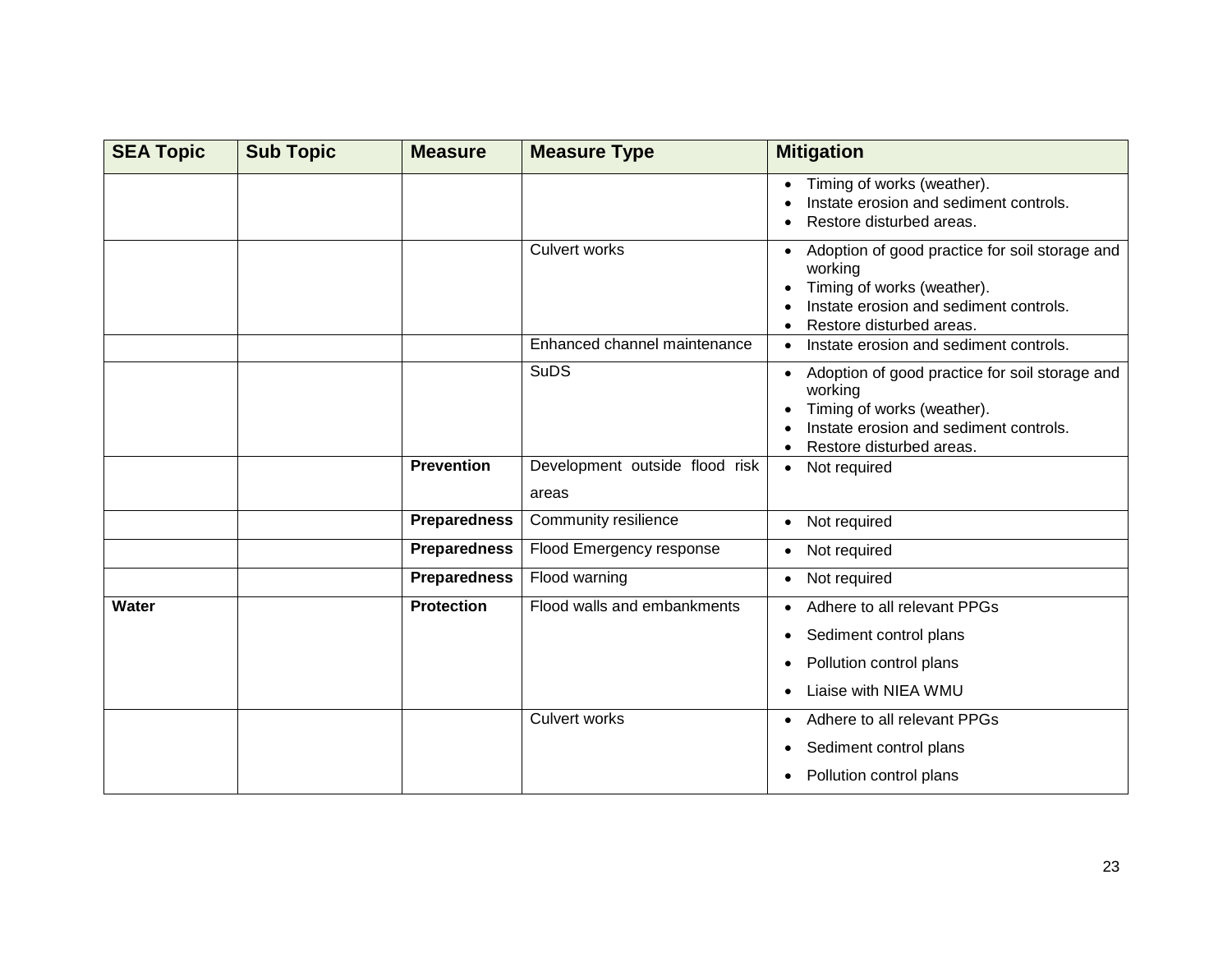| <b>SEA Topic</b>        | <b>Sub Topic</b>   | <b>Measure</b>      | <b>Measure Type</b>            | <b>Mitigation</b>                                        |
|-------------------------|--------------------|---------------------|--------------------------------|----------------------------------------------------------|
|                         |                    |                     |                                | Liaise with NIEA WMU                                     |
|                         |                    |                     | Enhanced channel maintenance   | Adhere to all relevant PPGs                              |
|                         |                    |                     |                                | Sediment control plans                                   |
|                         |                    |                     | <b>SuDS</b>                    | Adhere to all relevant PPGs                              |
|                         |                    |                     |                                | Sediment control plans                                   |
|                         |                    |                     |                                | Pollution control plans                                  |
|                         |                    |                     |                                | Liaise with NIEA WMU                                     |
|                         |                    | <b>Prevention</b>   | Development outside flood risk | • Not required                                           |
|                         |                    |                     | areas                          |                                                          |
|                         |                    | <b>Preparedness</b> | Community resilience           | Not required                                             |
|                         |                    | <b>Preparedness</b> | Flood Emergency response       | Not required                                             |
|                         |                    | <b>Preparedness</b> | Flood warning                  | Not required                                             |
| <b>Climatic factors</b> |                    | <b>Protection</b>   | Flood walls and embankments    | • Appropriate maintenance of equipment                   |
|                         |                    |                     | <b>Culvert works</b>           | Appropriate maintenance of equipment<br>$\bullet$        |
|                         |                    |                     | Enhanced channel maintenance   | Appropriate maintenance of equipment                     |
|                         |                    |                     | <b>SuDS</b>                    | • Appropriate maintenance of equipment                   |
|                         |                    | <b>Prevention</b>   | Development outside flood risk | Not required<br>$\bullet$                                |
|                         |                    |                     | areas                          |                                                          |
|                         |                    | <b>Preparedness</b> | Community resilience           | Not required                                             |
|                         |                    | <b>Preparedness</b> | Flood Emergency response       | Not required<br>$\bullet$                                |
|                         |                    | <b>Preparedness</b> | Flood warning                  | Not required<br>$\bullet$                                |
| <b>Material Assets</b>  | Infrastructure and | <b>Protection</b>   | Flood walls and embankments    | Liaise with operators regarding information<br>$\bullet$ |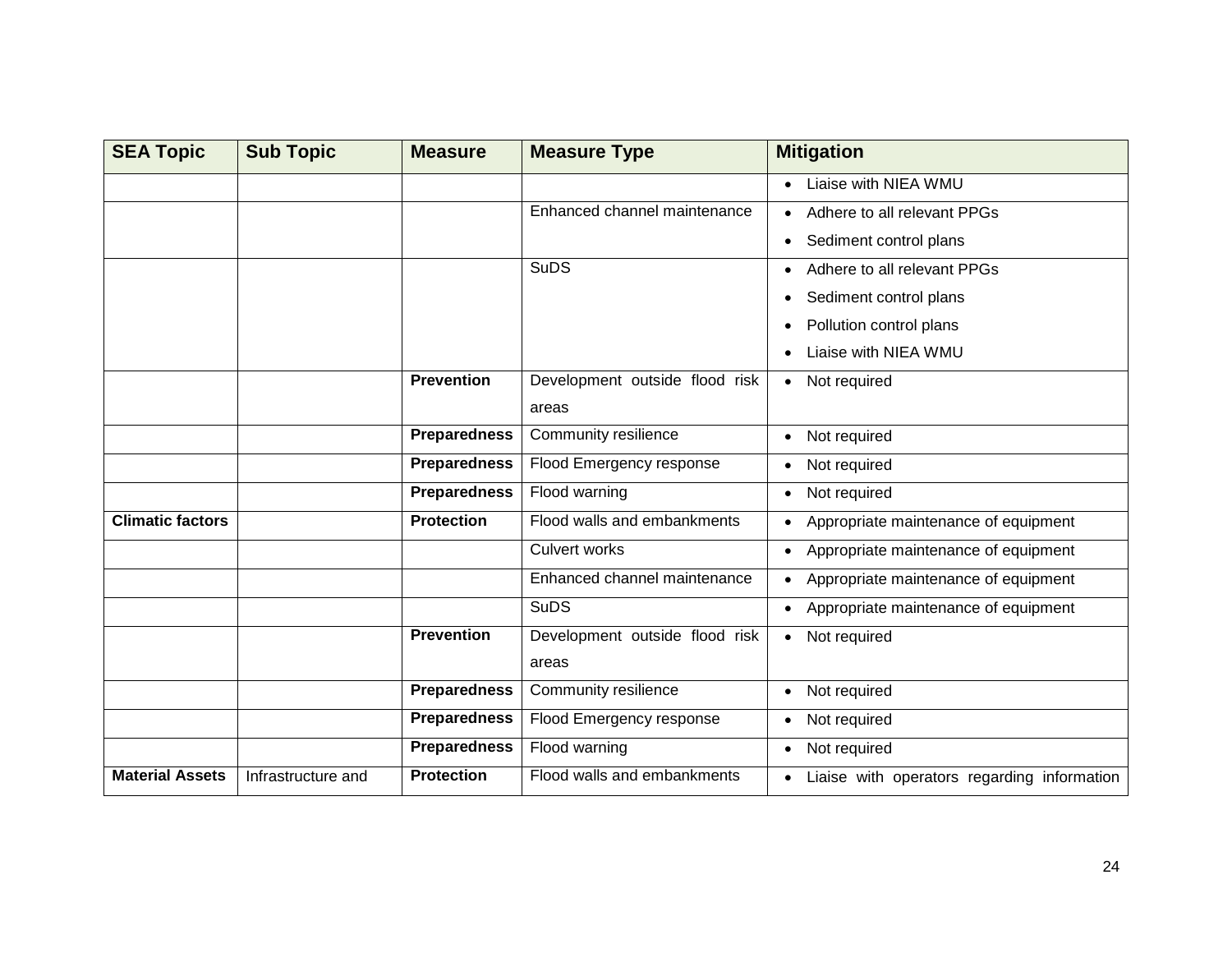| <b>SEA Topic</b> | <b>Sub Topic</b> | <b>Measure</b>      | <b>Measure Type</b>            | <b>Mitigation</b>                                        |
|------------------|------------------|---------------------|--------------------------------|----------------------------------------------------------|
|                  | <b>Utilities</b> |                     |                                | and methods                                              |
|                  |                  |                     | <b>Culvert works</b>           | Liaise with operators regarding information              |
|                  |                  |                     |                                | and methods                                              |
|                  |                  |                     | Enhanced channel maintenance   | Liaise with operators regarding information<br>$\bullet$ |
|                  |                  |                     |                                | and methods                                              |
|                  |                  |                     | <b>SuDS</b>                    | Liaise with operators regarding information              |
|                  |                  |                     |                                | and methods                                              |
|                  |                  | <b>Prevention</b>   | Development outside flood risk | Not required<br>$\bullet$                                |
|                  |                  |                     | areas                          |                                                          |
|                  |                  | <b>Preparedness</b> | Community resilience           | • Not required                                           |
|                  |                  | <b>Preparedness</b> | Flood Emergency response       | Not required                                             |
|                  |                  | <b>Preparedness</b> | Flood warning                  | Not required<br>$\bullet$                                |
|                  | Waste            | <b>Protection</b>   | Flood walls and embankments    | Waste management plans                                   |
|                  |                  |                     | <b>Culvert works</b>           | • Waste management plans                                 |
|                  |                  |                     | Enhanced channel maintenance   | Good standard working practice                           |
|                  |                  |                     | <b>SuDS</b>                    | • Waste management plans                                 |
|                  |                  | <b>Prevention</b>   | Development outside flood risk | • Not required                                           |
|                  |                  |                     | areas                          |                                                          |
|                  |                  | <b>Preparedness</b> | Community resilience           | Not required                                             |
|                  |                  | <b>Preparedness</b> | Flood Emergency response       | Not required                                             |
|                  |                  | <b>Preparedness</b> | Flood warning                  | Not required<br>$\bullet$                                |
| <b>Cultural</b>  |                  | <b>Protection</b>   | Flood walls and embankments    | Liaise with Built Heritage                               |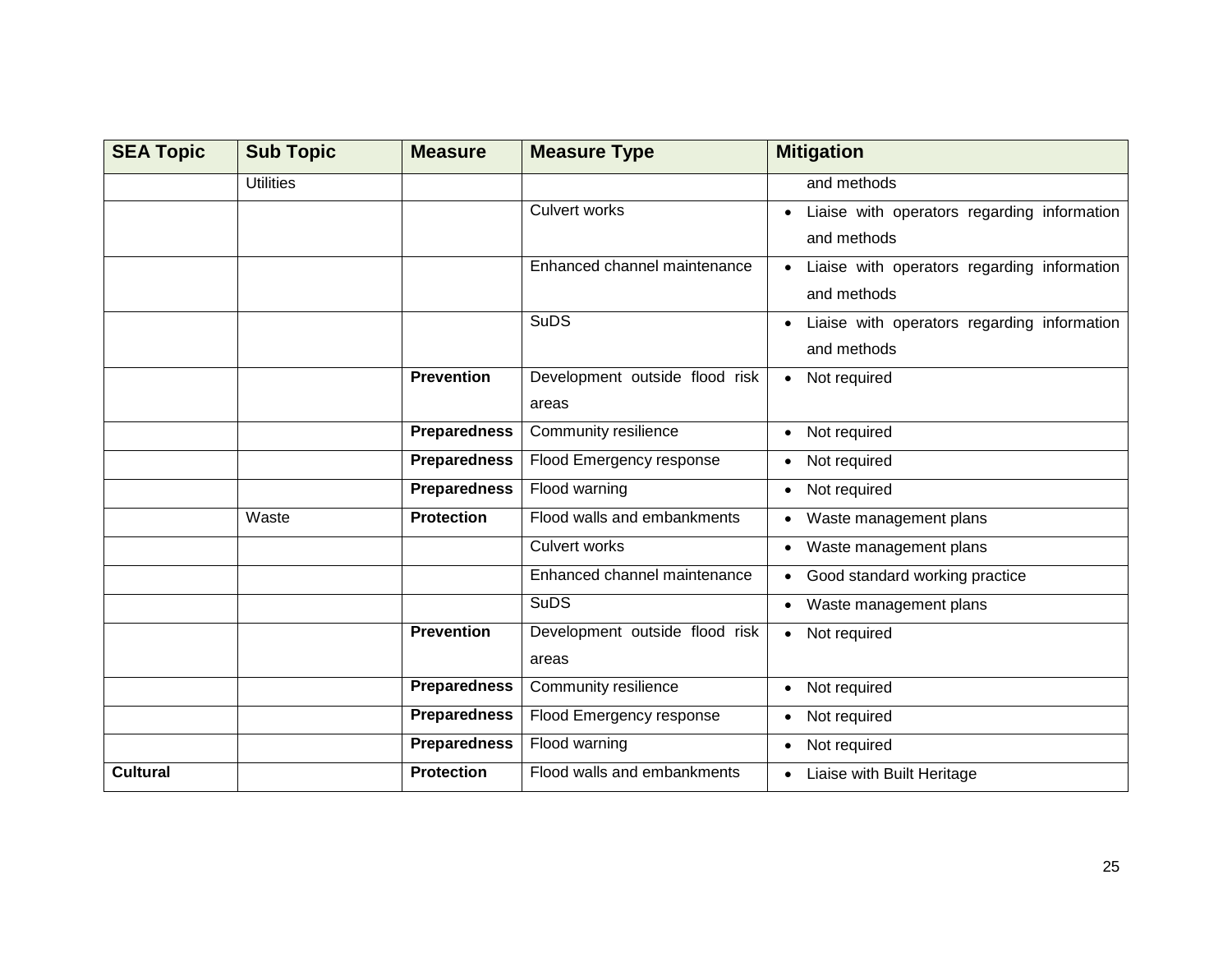| <b>SEA Topic</b> | <b>Sub Topic</b> | <b>Measure</b>      | <b>Measure Type</b>            | <b>Mitigation</b>                                                     |
|------------------|------------------|---------------------|--------------------------------|-----------------------------------------------------------------------|
| Heritage         |                  |                     |                                | • Archaeological Plan                                                 |
|                  |                  |                     | <b>Culvert works</b>           | Liaise with Built Heritage<br>$\bullet$                               |
|                  |                  |                     |                                | Archaeological Plan<br>$\bullet$                                      |
|                  |                  |                     | Enhanced channel maintenance   | Liaise with Built Heritage                                            |
|                  |                  |                     |                                | Good standard working practice                                        |
|                  |                  |                     | <b>SuDS</b>                    | Liaise with Built Heritage                                            |
|                  |                  |                     |                                | Archaeological Plan                                                   |
|                  |                  | <b>Prevention</b>   | Development outside flood risk | • Not required                                                        |
|                  |                  |                     | areas                          |                                                                       |
|                  |                  | <b>Preparedness</b> | Community resilience           | Not required<br>$\bullet$                                             |
|                  |                  | <b>Preparedness</b> | Flood Emergency response       | Not required<br>$\bullet$                                             |
|                  |                  | <b>Preparedness</b> | Flood warning                  | Not required<br>$\bullet$                                             |
| Landscape        |                  | <b>Protection</b>   | Flood walls and embankments    | • Post works landscaping if required                                  |
|                  |                  |                     | <b>Culvert works</b>           | • Post works landscaping if required                                  |
|                  |                  |                     | Enhanced channel maintenance   | Good standard working practice<br>$\bullet$                           |
|                  |                  |                     | <b>SuDS</b>                    | Assimilate<br><b>SuDS</b><br>structures<br>local<br>into<br>$\bullet$ |
|                  |                  |                     |                                | landscape                                                             |
|                  |                  | <b>Prevention</b>   | Development outside flood risk | Not required<br>$\bullet$                                             |
|                  |                  |                     | areas                          |                                                                       |
|                  |                  | <b>Preparedness</b> | Community resilience           | Not required<br>$\bullet$                                             |
|                  |                  | <b>Preparedness</b> | Flood Emergency response       | Not required                                                          |
|                  |                  | <b>Preparedness</b> | Flood warning                  | Not required<br>$\bullet$                                             |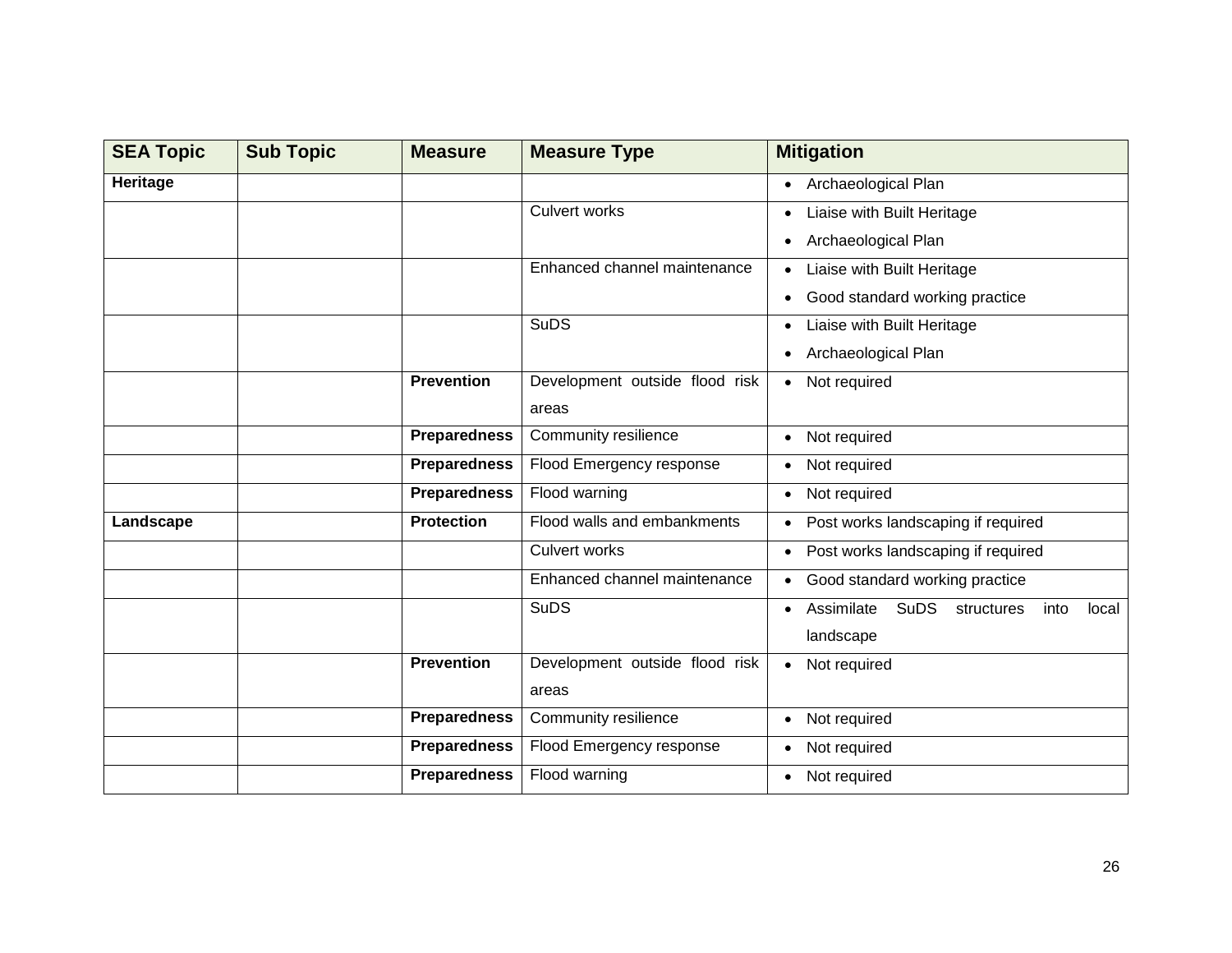### **7.2 The EIA Process**

In accordance with the Drainage (Environmental Impact Assessment) Regulations (NI) 2006, all works proposed by the Department are subject to environmental assessment. To facilitate this process, the Department has developed a procedure and recording system, to ensure that all the necessary areas of environmental interest are fully addressed.

The EIA process has been designed to record a natural progression from initial consideration of a project, through selection of a preferred option, taking into consideration environmental constraints and opportunities, to the production of a fully assessed scheme which has been agreed by both engineering and environmental personnel. This satisfies the requirements and opportunities under a number of European Directives and National Legislation, including Water Framework Directive, Floods Directive, and Habitats Directive amongst others.

The assessment process includes the consideration of options at an early stage in the project's development. For flood alleviation schemes, this could include measures away from the site of impact, such as at the problem source, or pathway.

The EIA process also commits the Department to consulting with a range of consultees (statutory consultees) which include both government and non-government groups with specific interest and knowledge in environmental matters. In addition, specific consultees may be identified depending on the nature and location of the proposed scheme.

The stages of the process are as follows:

**Stage 1: Instigation of the scheme -** Carried out at the stage where a pre-feasibility study is to be carried out. At this stage, the environmental constraints such as designated sites, fishery interest, archaeological interest, priority habitat, etc. will be identified.

**Stage 2: Consideration of options -** This should include measures away from the site of impact. At this stage, potential benefits to other directives and strategies such as WFD, Biodiversity Strategy, Fisheries plans, etc. will be identified. The preferred option is the outcome from this stage.

**Stage 3: Characteristics of the preferred option -** This focuses on the work size and location, and the work processes and methods.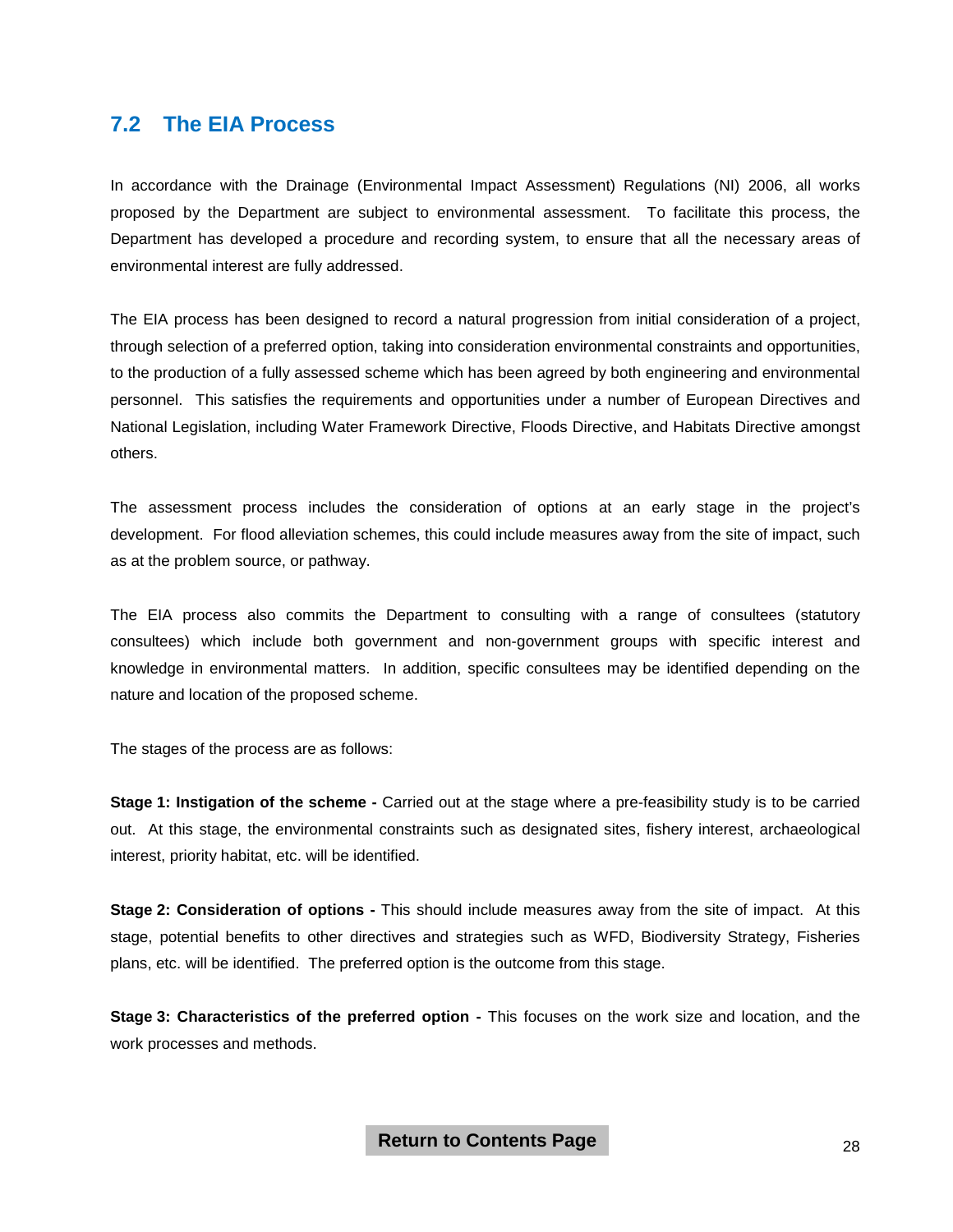**Stage 4: Site specific environmental assessment -** This is field based assessment, to fine tune the important aspects of the site, in light of the information produced in the earlier stages. This identifies the characteristics of any potential impact of the preferred option to a range of areas including:

- Human beings
- **Flora**
- Fauna
- Soil
- **Water**
- Air
- Climate
- **Landscape**
- Biodiversity (genetics, species and ecosystems)
- Interaction between any of the foregoing
- Material assets
- Cultural Heritage.

The assessment requires assessment of the extent of the impact (including permanency), the probability of the impact, its duration, and includes both direct and indirect impacts. This stage also looks at potential mitigation measures, to negate or reduce the impacts.

Consultation is a key aspect of the EIA process. Statutory consultees include government and non government environmental groups, and additional specific consultees are also identified. The process also considers the need for pre and post monitoring, such as the Rapid Habitat Assessment Tool developed by NIEA. At this stage, enhancement opportunities are also identified – where possible, these link with other directives and plans, such as Water Framework Directive.

The EIA process is a robust and well tested assessment methodology, which has been developed over the years, to incorporate new legislation and trends. Examples of its use include the fish passage work as part of the Lodge Burn Flood Alleviation Scheme at Coleraine, the sediment control measures undertaken during the flood alleviation works at Parkgate, and the fisheries habitat work at Ballygawley.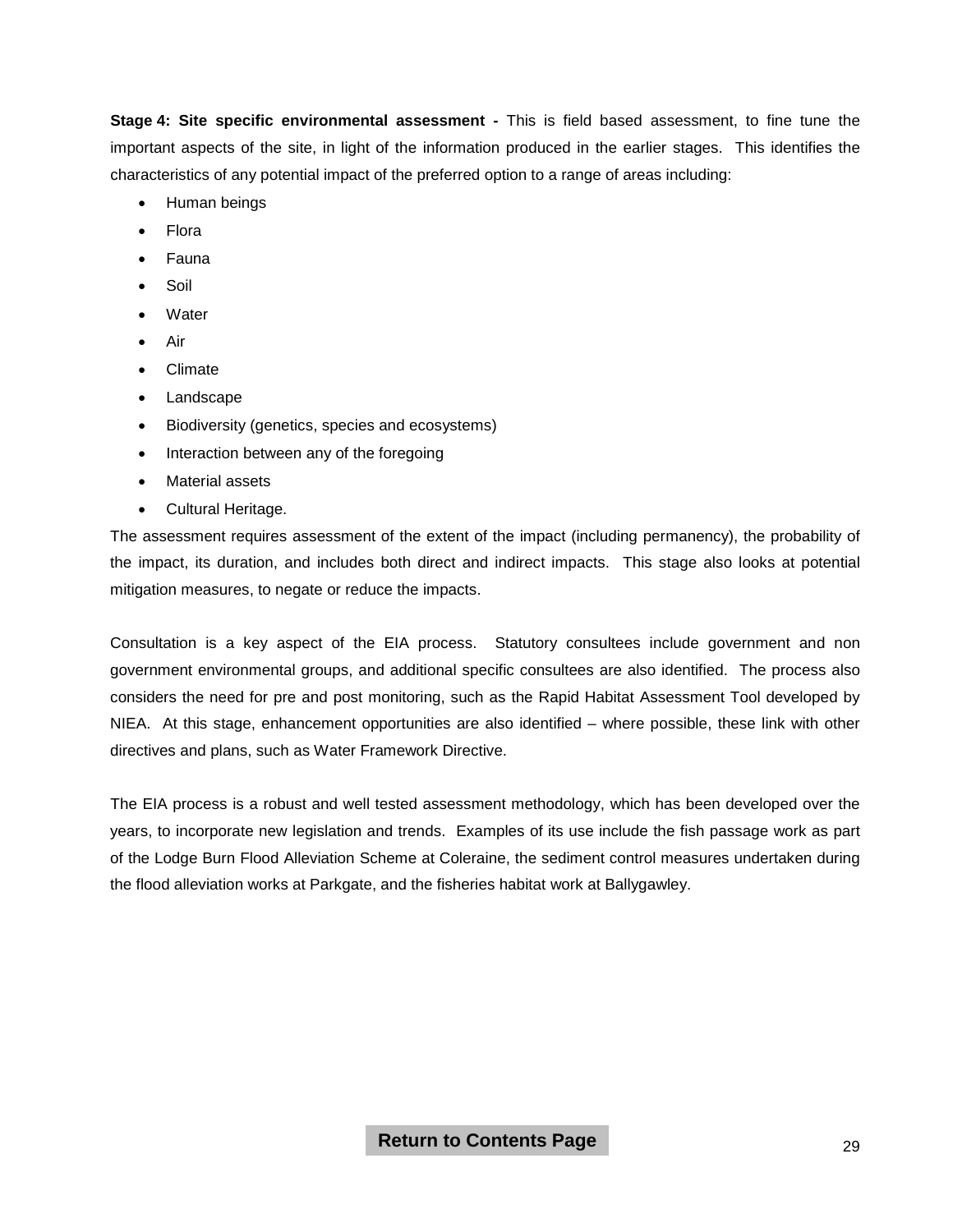# <span id="page-31-0"></span>**8. Monitoring**

# **8.1 Introduction**

Under the SEA Directive and The Environmental Assessment of Plans and Programmes (Northern Ireland) Regulations 2004, the Department is required to monitor the significant effects of the implementation of the Plans.

Monitoring is required at a number of levels:

# **8.2 Monitoring at Plan Level**

The Plans are largely strategic in nature, and as such, it is not possible to produce an indicative monitoring strategy based on specific indicators and targets. A monitoring framework has been produced, which focuses on monitoring the effectiveness of the FRMPs in managing flood risk in a way that minimises adverse effects on the environment, rather than monitoring individual projects. Details of this are contained within the Environmental Report.

### **8.3 Monitoring Measures for SEA Topics**

The SEA identifies a range of topics which could, potentially, be affected by measure types and activities within the Plans. At this stage, site specific activities have not been identified within the Plans, and so the monitoring measures are generic in character. These are contained within Table 4 below. An update will be provided at each Local Flood Forum, and a report will be submitted to Europe as required. The EIA process, and the consultation included within it, will identify monitoring requirements at a project level.

| <b>SEA Topic</b>              | <b>Proposed Monitoring Measures</b>                                                                                                                                              |
|-------------------------------|----------------------------------------------------------------------------------------------------------------------------------------------------------------------------------|
| Biodiversity, Flora and Fauna | NIEA carry out monitoring of designated sites and this information will<br>be used.                                                                                              |
|                               | Fisheries groups carry out information gathering – this information will<br>be used.                                                                                             |
|                               | Targeted pre and post fishery assessment can be carried out in<br>conjunction with fisheries bodies.                                                                             |
|                               | Liaison with specific groups, e.g. RSPB, local biodiversity officers, NI<br>bat group, will be carried out as part of the EIA process, and will feed<br>into monitoring plans.   |
| <b>Cultural Heritage</b>      | NIEA will have been consulted on a statutory basis in such<br>circumstances. Any monitoring requirements will be identified through<br>the EIA process and archaeological plans. |
|                               | The project level EIA process and consultation will identify any new                                                                                                             |

#### **Table 4 – Proposed Generic Monitoring Measures for SEA Topics**

#### **Return to Contents Page**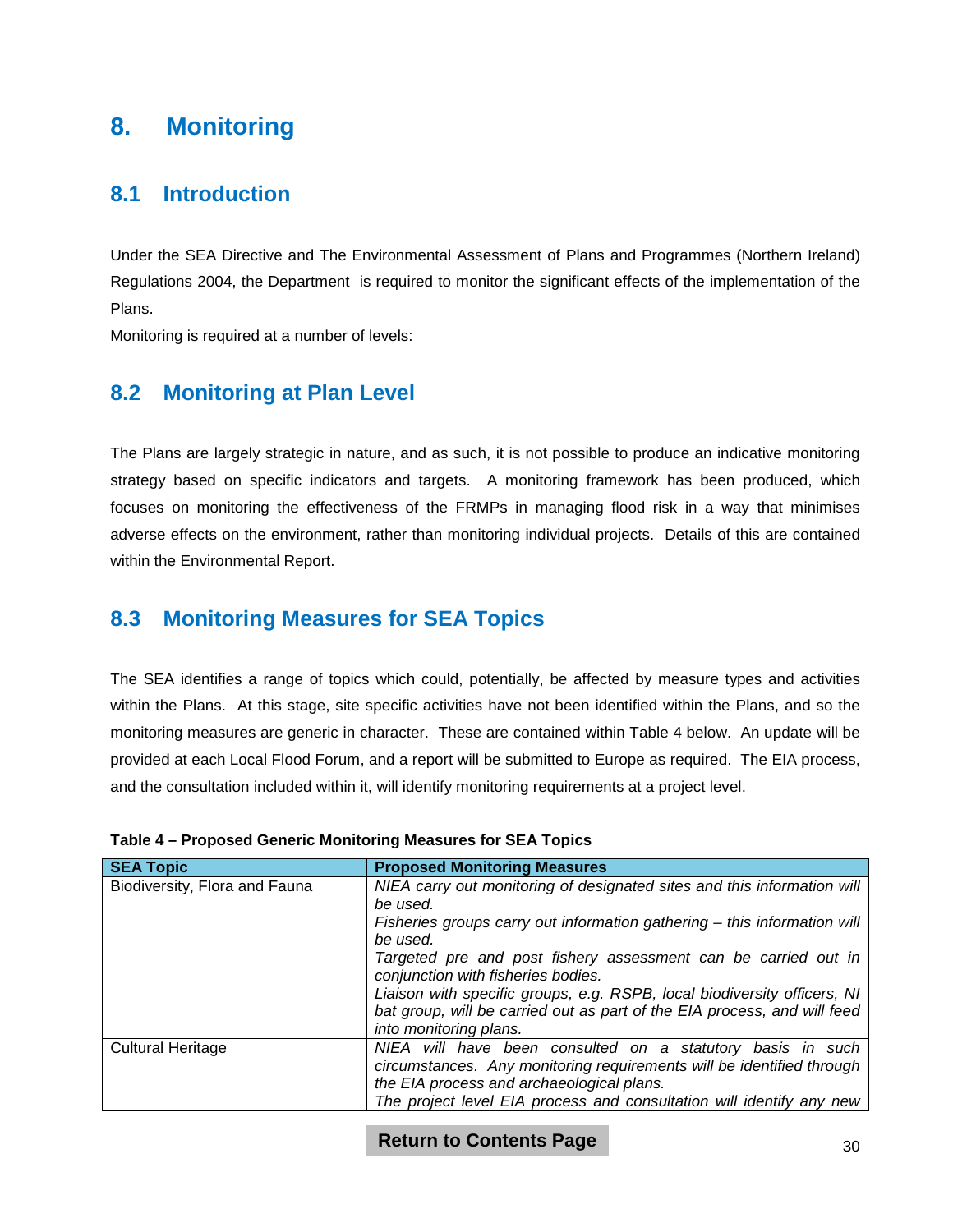| <b>SEA Topic</b>            | <b>Proposed Monitoring Measures</b>                                                             |
|-----------------------------|-------------------------------------------------------------------------------------------------|
|                             | cultural heritage sites.                                                                        |
|                             | NIEA carry out regular monitoring of the status of scheduled sites and                          |
|                             | monuments.                                                                                      |
| Water                       | NIEA assess the status of waterbodies for WFD, including water<br>quality.                      |
| <b>Soils</b>                | NIEA carry out soil monitoring of designated sites and this information<br>will be used         |
| Population and Human Health | Monitoring of noise during project works can be done as part of<br>specific project management. |
|                             | The Department carried out ongoing flood risk monitoring as part of                             |
|                             | the Plans, through modeling, and through assessment of actual                                   |
|                             | incidents. Prioritisation of flood risk schemes is ongoing                                      |
| <b>Material Assets</b>      | The Department will assess the benefits of any flood alleviation                                |
|                             | scheme. Post event evaluations will be carried out as required.                                 |
|                             | The Department will assess the cost benefit of a range of measure                               |
|                             | types prior to the selection of preferred option.                                               |
| <b>Climate Factors</b>      | The Climate Change Adaptation Programme provides the proposals                                  |
|                             | and policies by which government departments (including DARD) will                              |
|                             | meet climate change objectives. This will feed into any monitoring                              |
|                             | requirements.                                                                                   |
| Landscape                   | The EIA process includes landscape aspects such as AONB,                                        |
|                             | landscape character areas etc. Where such classifications are in                                |
|                             | place, liaison with the regulatory bodies will dictate monitoring                               |
|                             | requirements.                                                                                   |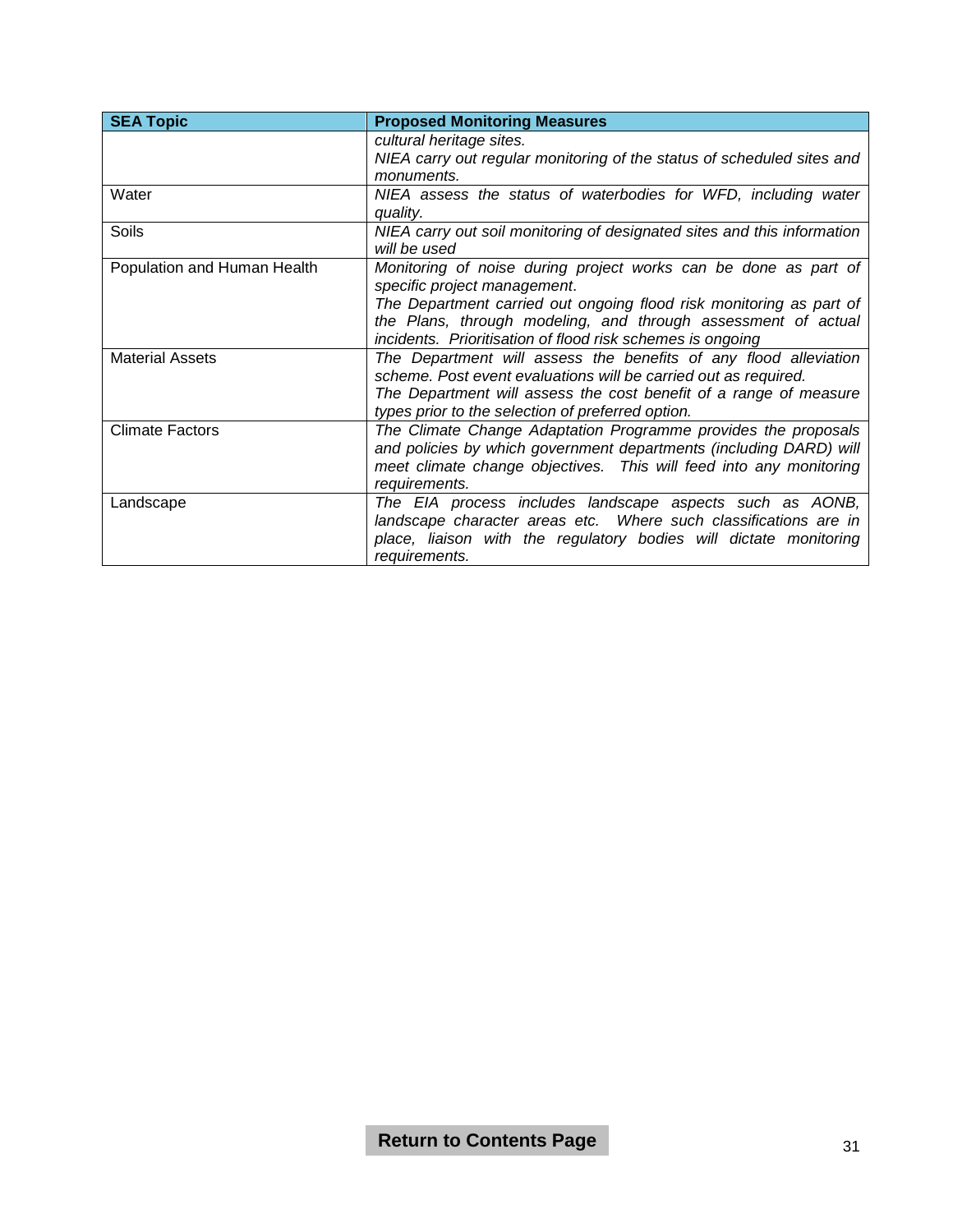### **8.4 Monitoring at Project Level**

Monitoring at an individual project level will also be required as part of the overall Plans. The type of monitoring required will depend upon the key environmental criteria, and the potential impacts identified during the EIA process, and should be bespoke to the project. Such monitoring could include:

- Electro-fishing pre and post assessment for impact on fish numbers and population structures. This can be done in conjunction with DCAL IFG and Loughs Agency.
- River Hydromorhphology Assessment Technique (RHAT) an assessment tool for classifying watercourses based on naturalness, impacts, morphology, etc. This can be carried out pre works to form a baseline, and then in a series of assessments post works, to measure recovery, and where applicable, effectiveness of mitigation and enhancement.
- Invasive species pre and post monitoring to design work methods, and to monitor control works.

Monitoring is already carried out by a number of bodies, through information gathering. For example, AFBI, Loughs Agency and DCAL Inland Fisheries Group gather information on fish numbers and structure. NIEA gather information on a number of criteria for WFD classification (including diatoms, invertebrates, vegetation), and Rivers Trusts monitor for aspects including fly life. Consultation and liaison with these groups will allow the information to be used to monitor potential impacts at a project level, and to design any further mitigatory measures which may be required.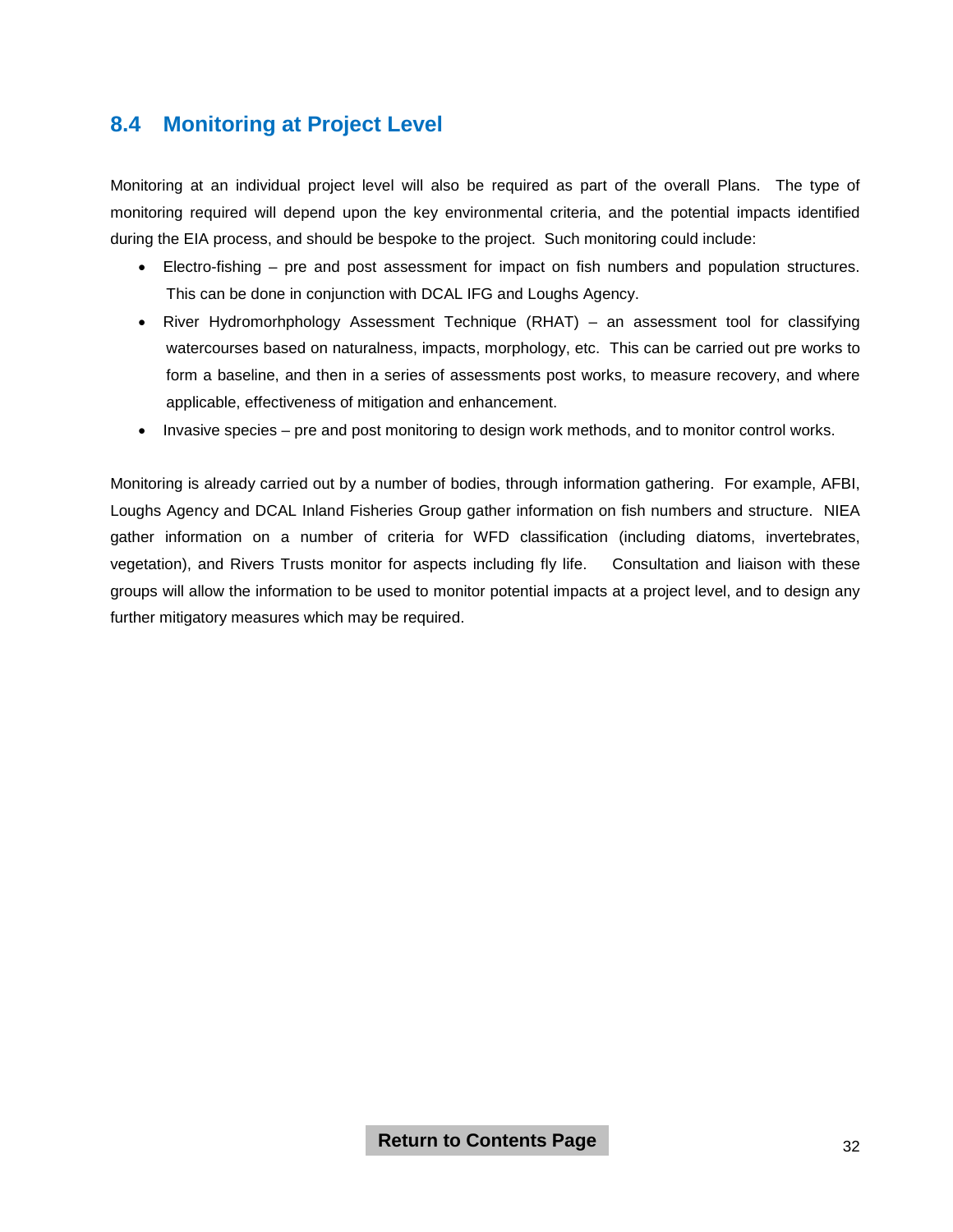# <span id="page-34-0"></span>**9. Amendments to the Environmental Report as a Result of Consultation**

#### **Executive Summary –**

The draft FRMP was produced as a single document (the Plan). Consequently, the SEA scoping document and Environmental Report were produced. The final FRMP has been produced as three documents (the Plans), one for each River Basin District (North Eastern, Neagh Bann and North Western).

Prevention Measures:

• Development Outside Flood Risk Areas – DARD Rivers Agency Planning Advisory Unit assess flood risk, and may require applicants to provide flood risk assessments.

Protection Measures:

- Flood Alleviation Schemes reference made to the in house EIA process, set out in section 7.2, and to the opportunities for enhancement.
- Enhanced Maintenance of Existing Drainage and Flood Defence Network information provided on best practice standards developed in consultation with UK and RoI bodies.
- Catchment Based Management includes mention of Blue-green Cities workshop on sustainable flood risk management, and catchment study
- **2.3 The Flood Risk Management Plan** amended to reflect the production of 3 final Plans.
- **2.6 Alternatives –** expanded to include information on the Blue-green cities workshop on sustainable flood risk management.
- **3.3.1 SEA stages –** includes information on the final Environmental Report.
- **3.3.3 Scoping of SEA Topics** marine section updated to reflect Marine Consultation Zones.
- **4.2 Baseline Data Sources: Table 5** now includes DCAL IWG, AFBI, NIEA and Loughs Agency.

#### **4.3 Current Situation**

Biodiversity, flora and fauna – now includes reference to fisheries strategies Water – now includes reference to Marine Climatic Factors – includes reference to potential increase in flood risk due to climatic factors.

**4.4 Environmental problems and Key Issues: Table 6** – biodiversity, fauna and flora now refers to unsustainable fisheries practices (i.e. those which would affect natural sediment transport processes). Fisheries practices overall are of benefit to the river system, through the creation of

**Return to Contents Page**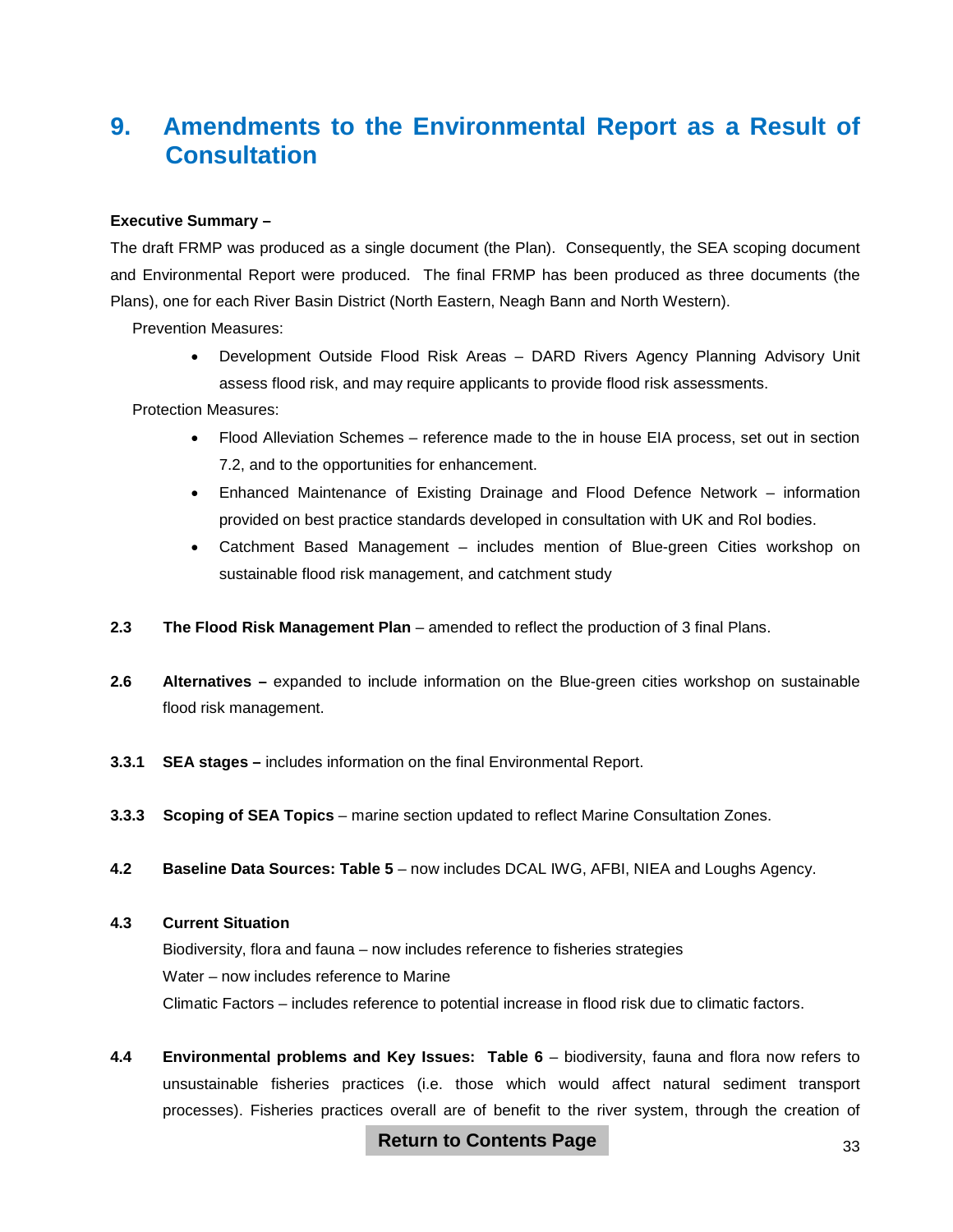habitat, fish passage and bankside shading. Measures carried out in the past, such as cross-river weirs provided deeper water for fish and angling, but disrupted the natural sediment transport system down river, and as such, are now seen as unsustainable. The preference now is to work with the natural river processes, with the emphasis on natural habitats rather than the creation of artificial angling habitat.

Material assets includes a recognition of the positive effect that flood risk management has on material assets through decreasing food risk.

Landscape now includes natural flood risk management measures rather than just SuDS. This is a broader area of work.

**5. Policy Context –** the section on biodiversity, flora and fauna now includes a paragraph giving a summary of key fisheries legislation and strategies. These are expanded within the salient appendices. They include NASCO, and the Eel Directive.

Water includes mention of the umbrella nature of the Water Framework Directive, which subsumes a number of other directives. It also includes Marine legislation and policies.

**5.2 Relationship with Other Policies and Environmental Objectives** – Table cited now labelled Table 7. .

#### **Table 7: Relationship with Other Policies and Environmental Objectives** – **Biodiversity, Habitats and Species**:

Under "UN Convention on Biological Diversity (1992)", the third column now includes a statement saying that the Plans should seek areas of synergy with national and local Biodiversity Action Plans. Under "The Wildlife and Natural Environment Act (NI) 2011", the third column now states that the Plans will identify methods to assess and minimise potential impact. This will be done through the

EIA process.

Under "Offshore Marine Conservation (Natural Habitats etc) Regulations (S.I. 2007/184), the third column now includes the Marine Strategy Framework Directive.

Under "The Nature Conservation and Amenity Lands Order 1985 (NALCO) as amended in the Environment Order (NI) 2002, the third column now includes minimising impacts on designated sites, and seeking enhancement opportunities.

Under "Recommendations to Government for a Biodiversity Strategy (NIBG, 2000), the third column now includes reference to seeking opportunities for enhancement.

#### **Soil:**

Under "EU Thematic Strategy for Soil Protection, including proposals for a Soil Framework Directive (2006), the third column has been reworded to read "The Plans should take into account the proposed framework for soil protection and improvement".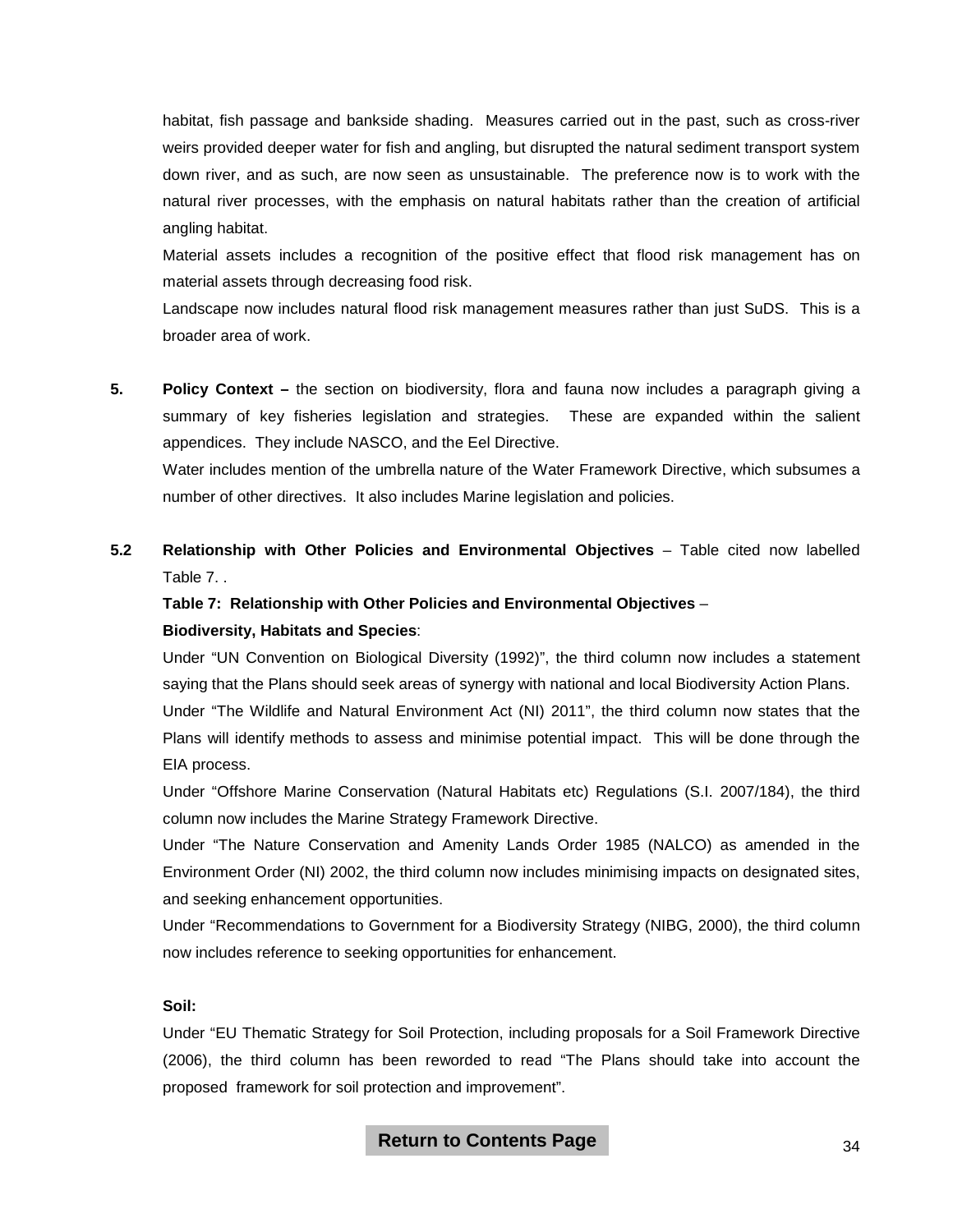#### **Water:**

Under Water Framework Directive (2000/60/EC), the third column now includes a statement that the Plans should look for synergy with the WFD.

"Living with Water Programme" now included within the NI section of Water.

Marine legislation and policies are now included within the relevant sections under Water.

#### **7. SEA of the Plans**

#### **7.2 Sea Objectives:**

Table 7 :

SEA Objective 2 – now includes biodiversity in the objective.

SEA Objective 6 – now includes "Minimise impact on, and where possible improve fisheries habitat and passage?" within the proposed questions.

SEA Objective 7 – proposed question reworded as "assist in addressing..."

SEA Objective 8 – proposed questions now include "reduce the risk of flooding of material assets?"

#### **7.5 Cumulative Assessment**

Flood Protection – Do Nothing Option now assessed as likely to be negative as there will be an underlying increase in flood risk due to climatic conditions.

Flood Preparedness – now assessed as having a positive effect. "The flood warning measure was assessed as having an overall positive effect, particularly for economic and health and social aspects. Awareness of flood warning services is important to allow people to prepare for a flood event and understand what to do in a flood event".

#### **8. Mitigation of Adverse Effects**

- 8.2.1 Suggested Plan Level Action Action 2: now includes "The development of the new Department for Infrastructure, which will include Water NI, Transport NI and Rivers Agency is a key method by which this coordination will be undertaken".
- 8.2.3 Partnership Working and Multi-benefits Catchment and Restoration Group has now been relabelled the Catchment Oversight Group. This is an inter-departmental group which focuses on synergies between directives and work areas, and seeks to identify measures which have multi benefits. This section also highlights steps already taken under the heading of partnership working. The value of partnership work has been promulgated through the recent Blue-green Cities workshop on Planning for Sustainable Flood Risk Management, and will be developed throughout the lifespan of the Plans. Through the Catchment Oversight Group, a pilot catchment study based on the Moyola has been developed with its first phase being led by the Department. This is an exercise which uses GIS to map information from a range of stakeholders, with the aim of identifying sites and projects where works may have benefits under a number of headings.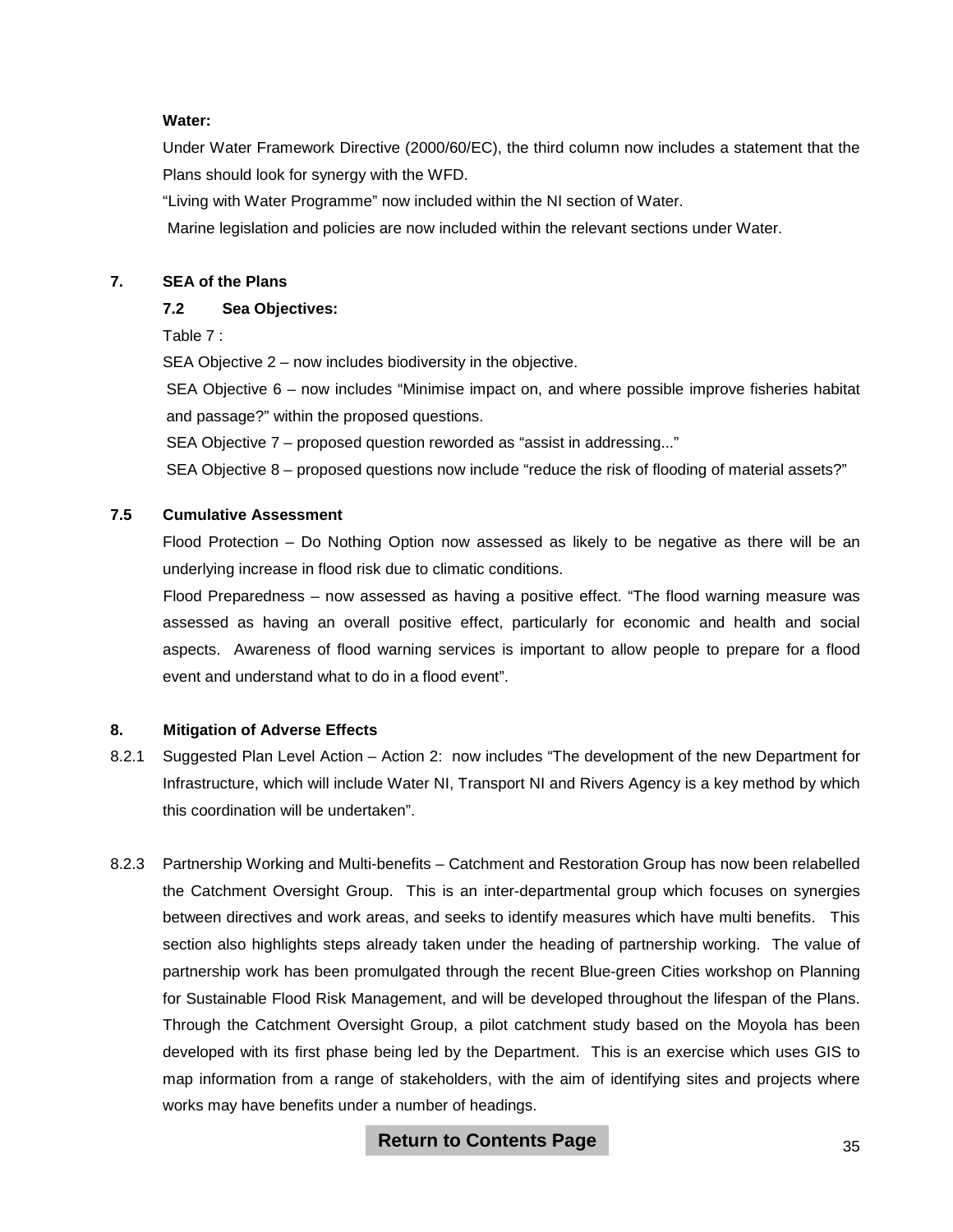# <span id="page-37-0"></span>**10. Conclusions and Next Steps**

The SEA and HRA processes carried out during the development of the Flood Risk Management Plans have ensured that the potential significant environmental impacts associated with the implementation of the Plans, have been identified, assessed and mitigation measures proposed.

The Environmental Report highlighted key areas of concern, and the comments received from statutory and public consultation have provided additional information, and raised issues that have been addressed through the amendment to the report, and within the SEA statement.

The final Plans are being produced as individual strategic plans, one for each River Basin District.

The Plans have a 6 year lifespan, during which time many of the measure types and activities will be implemented. As the Plans move into implementation stage, projects will be identified and developed, and the EIA process will take over from the SEA process – this will allow a focussed assessment, including option selection and consultation, and the development of salient monitoring.

The Plans' lifespan will also allow the development of strategic aspects for which, currently, there are not specific drivers or legislation. Monitoring will include an overview of how these areas are progressing. A report will be submitted to each Local Flood Forum meeting, which will form the basis of generic monitoring. Additionally, there will be a requirement to report to Europe during the lifespan of the Plans.

Information collected during the first cycle of Flood Risk Management Plans will assist and feed into the development of the second cycle of Plans and SEA.